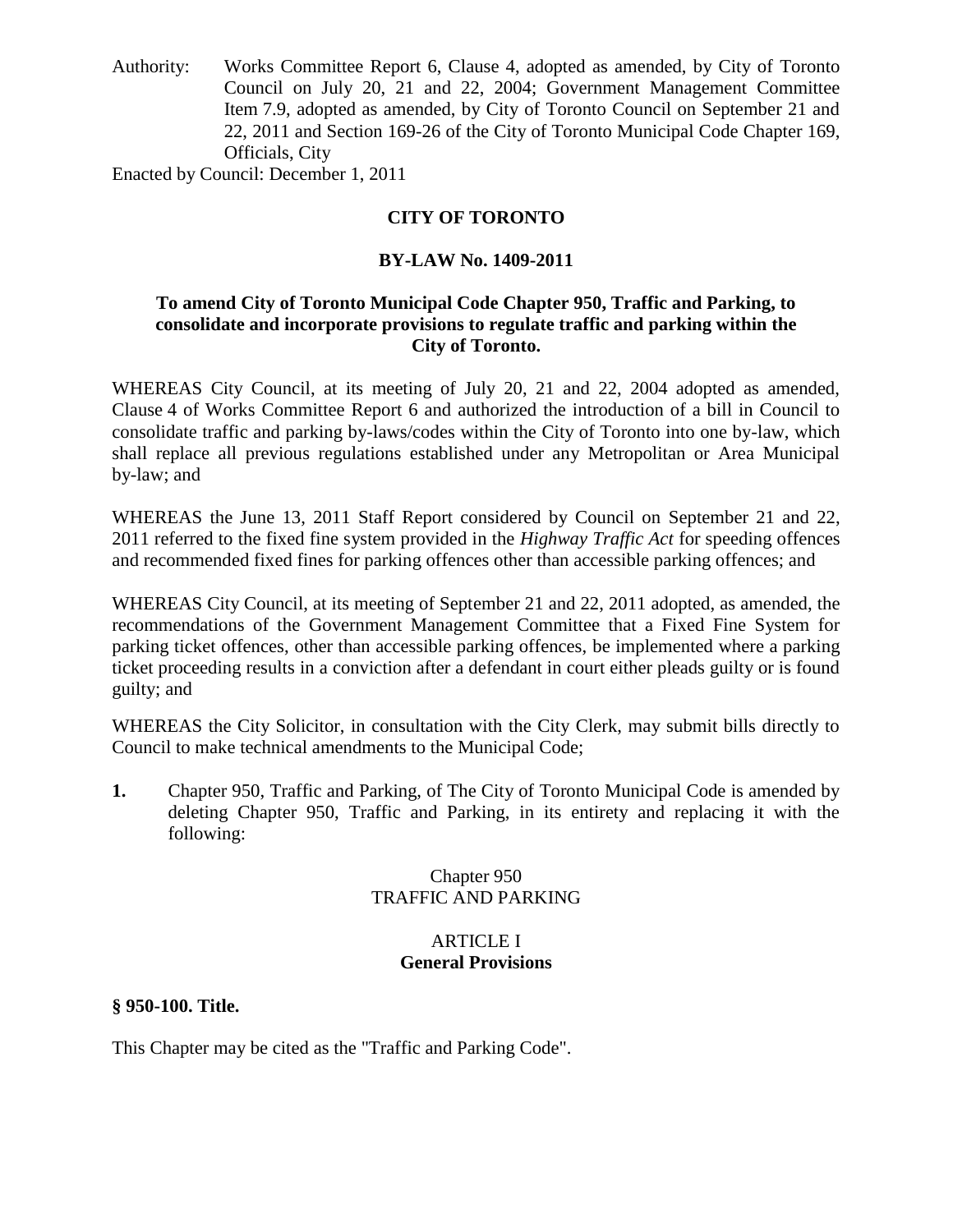### **§ 950-101. Definitions.**

A. General definitions.

A term not defined in this section shall have the same meaning as the term has in the *Highway Traffic Act* and its regulations and/or its successors.

B. Specific definitions.

As used in this Chapter, the following terms shall have the meanings indicated:

ACCESSIBLE PARKING PERMIT — For the purposes of this Chapter:

- (1) A valid accessible parking permit issued by the Ministry of Transportation under the provisions of the *Highway Traffic Act*; or
- (2) A valid permit, number plate or other marker or device bearing the international symbol of access for the disabled which has been issued by a jurisdiction outside Ontario.

AUTHORIZED SIGN — Any sign or other device approved by the General Manager of Transportation Services.

BOULEVARD — The area within the public right-of-way extending between the limit of the municipal road allowance and the travelled portion of the highway. The travelled portion of the public highway includes any adjoining areas specifically authorized or licensed by the City for parking purposes.

BUS — A vehicle designed for carrying 10 or more passengers.

BUS LOADING ZONE — An area or portion of highway designated by Council under § 950-402 for use by one or more buses actively engaged in picking up or dropping off passengers.

BUS PARKING ZONE — An area or portion of highway comprised of one or more parking spaces designated by Council under § 950-402 for the use of buses only.

CAR-SHARING — A shared use vehicle program offering short-term rental service of motor vehicles owned by a car-share organization/company to individuals or businesses who are members.

 $CAR-SHARE$  PARKING PERMIT  $-$  A permit issued by the General Manager authorizing parking of a particular car-share vehicle in a specific car-share vehicle parking area.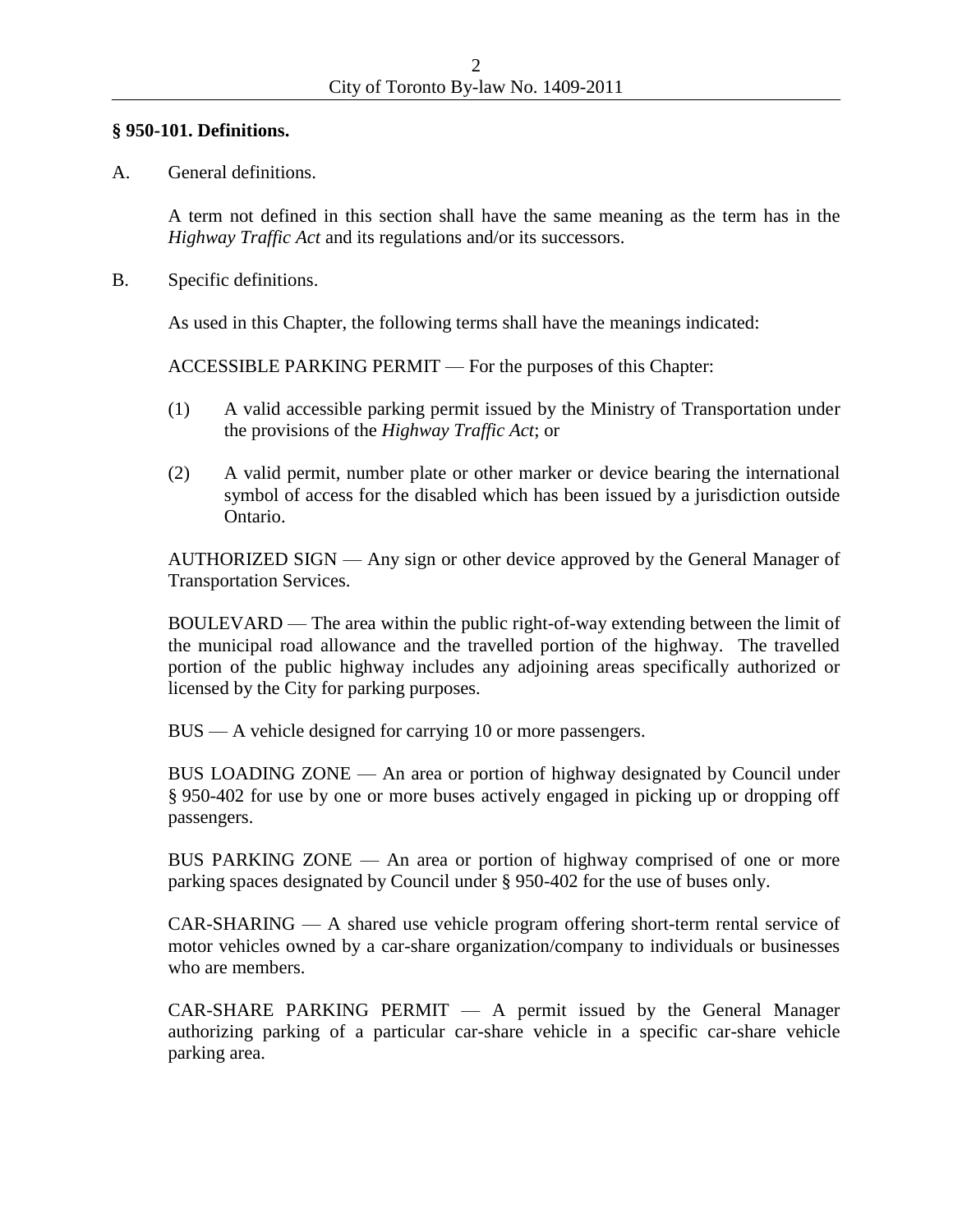CAR-SHARE ORGANIZATION/COMPANY — An organization or company that provides pre-approved members with access to a car-share vehicle which is parked for convenient access at geographically distributed locations throughout the City for the payment of an hourly fee that includes the cost of fuel, maintenance and insurance.

CAR-SHARE VEHICLE — A shared use vehicle bearing an up-to-date licence plate validation sticker and belonging to a car-share organization/company, identified with the organization/company's business logo on the body of the vehicle and provided for short-term rental by members of the car-share organization/company.

CAR-SHARE VEHICLE PARKING AREA — An area on a street delineated by a combination of advisory/regulatory signs and pavement markings and authorized by the appropriate Community Council or Committee exclusively for parking by car-share vehicles.

COASTER — Includes a skateboard.

COLLECTOR ROADWAY — Any roadway that is designated as a collector road in the City's road classification system, as amended from time to time.

COMMERCIAL LOADING ZONE — An area or portion of highway designated by authorized signs for the use of vehicles actively engaged in loading/unloading activities.

DELIVERY VEHICLE  $-$  A motor vehicle used for the purpose of delivering goods and/or merchandise at the time it is parked in the delivery vehicle parking zone.

DELIVERY VEHICLE PARKING ZONE — An area or portion of the highway comprised of one or more parking spaces controlled by parking meters or machines designated by Council under § 950-402 for use by delivery vehicles only.

FORMER BOROUGH OF EAST YORK — The Corporation of the Borough of East York as it existed on December 31, 1997.

FORMER CITY OF ETOBICOKE — The Corporation of the City of Etobicoke as it existed on December 31, 1997.

FORMER METROPOLITAN TORONTO — The Municipality of Metropolitan Toronto as it existed on December 31, 1997.

FORMER CITY OF NORTH YORK — The Corporation of the City of North York as it existed on December 31, 1997.

FORMER CITY OF SCARBOROUGH — The Corporation of the City of Scarborough as it existed on December 31, 1997.

FORMER CITY OF TORONTO — The Corporation of the City of Toronto as it existed on December 31, 1997.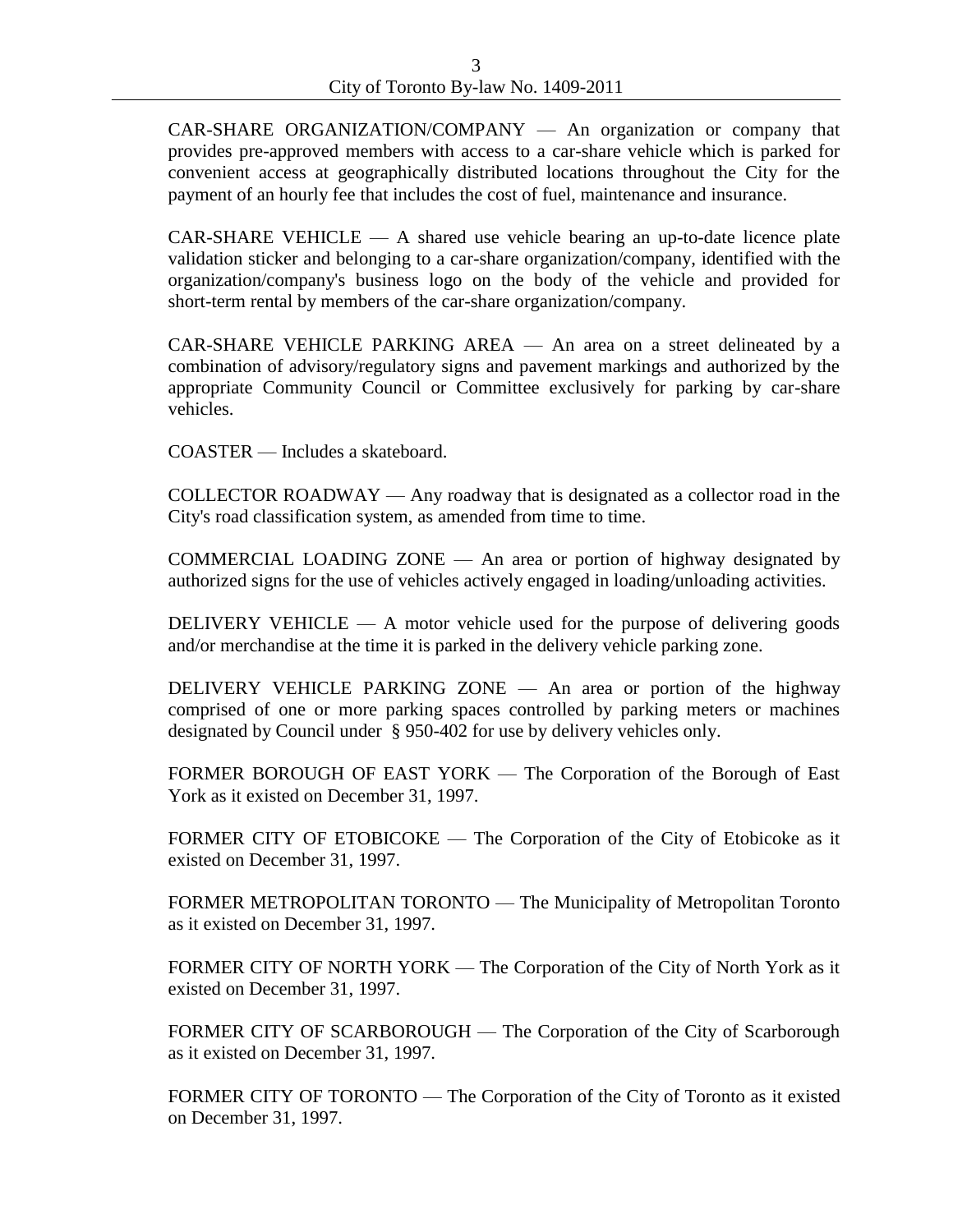FORMER CITY OF YORK — The Corporation of the City of York as it existed on December 31, 1997.

FORMER MUNICIPALITIES — The former Borough of East York, the former Cities of Etobicoke, North York, Scarborough, Toronto and York and the former Metropolitan Toronto.

GENERAL MANAGER — The General Manager of Transportation Services or his or her designate or successor.

HEAVY VEHICLE or HEAVY TRUCK — A commercial motor vehicle having a weight when unloaded of three tonnes or more or when loaded of five tonnes or more and includes a school bus longer than eight metres and a road building machine, but does not include a passenger vehicle, an ambulance or any vehicle of a police or fire department.

HIGHWAY TRAFFIC ACT — The *Highway Traffic Act* and its Regulations and amendments and successors thereto.

LOCAL ROADWAY — Any roadway that is designated as a local road in the City's road classification system, as amended from time to time.

MAJOR ARTERIAL ROADWAY — Any major arterial roadway that is designated as a major arterial roadway in the City's road classification system, as amended from time to time.

MINOR ARTERIAL ROADWAY — Any minor arterial roadway that is designated a minor arterial roadway in the City's road classification system, as amended from time to time.

PASSENGER LOADING ZONE — An area or portion of highway designated by authorized signs for the use of vehicles actively engaged in loading or unloading passengers.

PROVINCIAL OFFENCES ACT — The *Provincial Offences Act* and its Regulations and amendments and successors thereto.

SAFETY ZONE  $-$  A traffic island adjacent to a transit stop zone used as a streetcar passenger loading platform.

SCHOOL CROSSING — A portion of roadway distinctly indicated for school children crossing by signs on the highway and lines or other markings on the surface of the roadway and supervised by either a police officer, school crossing guard or school child safety patrol.

SCHOOL SPEED ZONE  $- A$  portion of highway that adjoins the entrance to or the exit from a school and that is within 150 metres along the highway in either direction beyond the limit of the land used for the purposes of the school.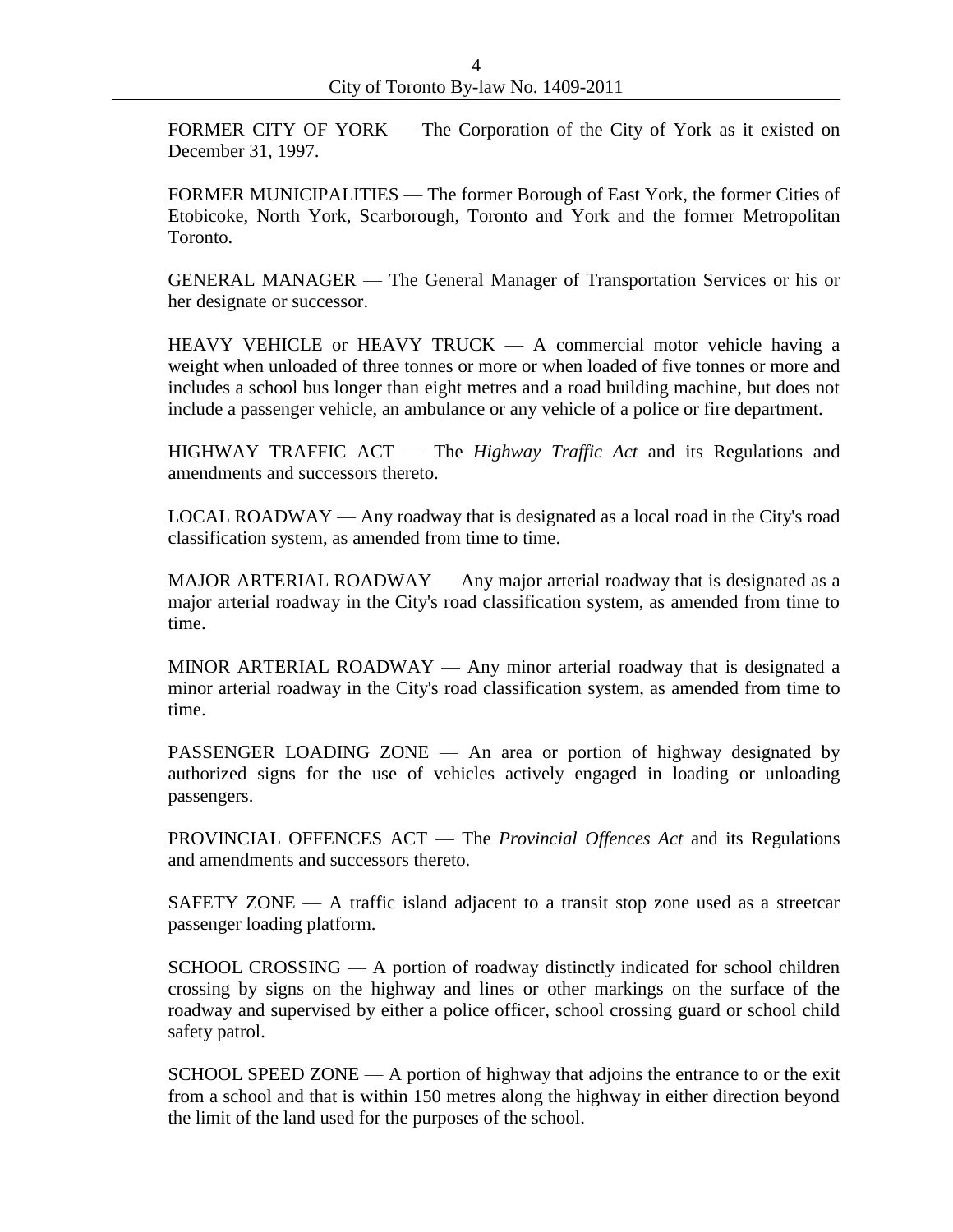TAXICAB — A taxicab the owner of which is licensed by the City of Toronto to operate within the City.

TIRE SIZE — For the purposes of this Chapter:

- (1) Where visible, the size as stamped by the tire manufacturer on the outside wall of the rubber tire; or
- (2) Where no size stamped on the outside wall of the rubber tire is visible, then the diameter of the tire, as measured from the outside edge of one side of the rubber tire (mounted on a metal or other rim) straight across to the opposite outside edge of the same tire.

TRANSIT STOP ZONE — A location on a highway which is designated for the loading and unloading of passengers for vehicles of the Toronto Transit Commission, GO Transit or any other municipal transit agency authorized to operate within the City, and marked with the appropriate transit identification.

VEHICLE — Includes a motor vehicle, trailer, traction engine, farm tractor, road-building machine, bicycle and any vehicle drawn, propelled or driven by any kind of power, including muscular power but does not include a motorized snow vehicle, streetcar, in-line skates, skateboards, coasters, scooters, toy vehicles, toboggans, sleighs or other similar devices.

C. Expression of time.

Where any expression of time occurs or where any hour or other period of time is stated, the time referred to shall be standard time except in periods when daylight saving time is in effect, in which periods it shall be daylight saving time.

D. Public holidays.

For the purpose of this Chapter, the following days are defined as Public Holidays:

New Year's Day Family Day Good Friday Easter Sunday Victoria Day Canada Day August Civic Holiday (Simcoe Day) Labour Day Thanksgiving Day (Canada) Christmas Day Boxing Day

Or any day designated by City Council as a designated holiday, with the exception of Easter Monday and Remembrance Day.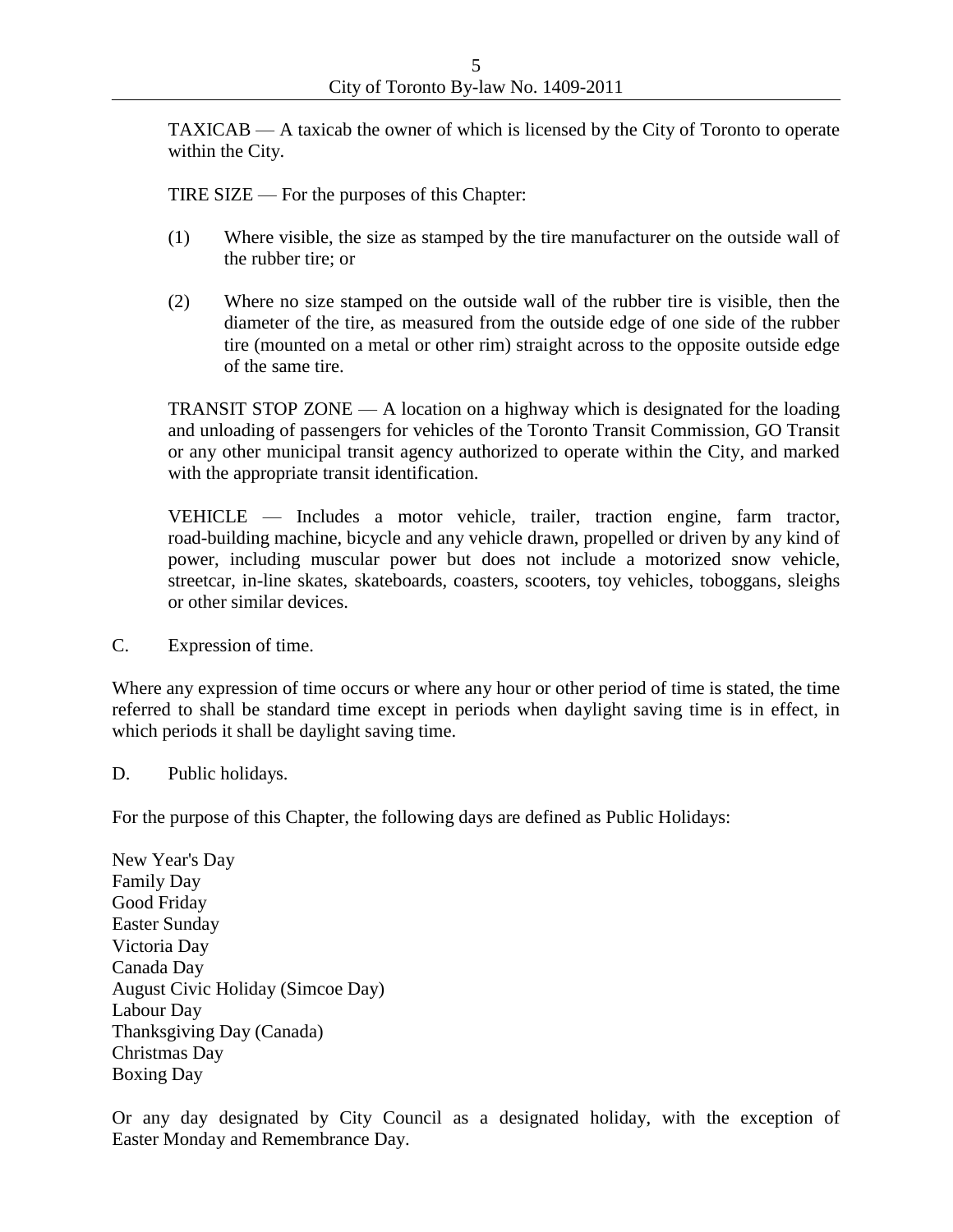### **§ 950-102. Traffic signs and signals.**

- A. The General Manager is authorized to place or erect and to maintain such authorized signs, official signs and traffic control devices as are required to give effect to the provisions of this Chapter or as are required to warn or guide traffic for the safety or convenience of the public.
- B. The General Manager is authorized to place and maintain or cause to be placed and maintained temporary traffic control devices to prohibit or regulate traffic in an emergency or for the purposes of carrying out any authorized work on the street including, but not restricted to, street cleaning and snow removal operations or as authorized by the Chief of Police to ensure orderly movement of traffic, to prevent injury or damage to persons or property, or to permit action in any emergency.
- C. Subject to the provisions of Subsections A and B, no person shall place, maintain or display upon or in view of any highway any sign, signal, marking or device which purports to be or is an imitation of or resembles an authorized sign, a temporary traffic control, a traffic control signal or other traffic control device, or which conceals from view or interferes with the effectiveness of an authorized sign, temporary traffic control, traffic control signal or other traffic control device.

# ARTICLE II **General Operation of Vehicles**

## **§ 950-200. Miscellaneous driving rules.**

- A. No person shall operate a vehicle or streetcar emerging from a driveway, laneway, front yard parking area, boulevard parking area, building, streetcar or bus loop onto a highway until bringing the vehicle or streetcar to a full stop immediately before driving onto a sidewalk or footpath, and upon proceeding shall yield the right-of-way to pedestrians upon the sidewalk or footpath.
- B. Where U-turns are not prohibited under the provisions of § 950-504, no person shall, while operating a vehicle, make such a turn in an unsafe manner or so as to interfere with other traffic.
- C. No person shall, except under the direction of a police officer, drive a vehicle on a highway between the vehicles comprising a funeral or other procession recognizable as such by the display of pennants or other identifying insignia while the vehicles in such a procession are in motion.
- D. Sidewalks and Curbs.
	- (1) No person shall drive a motor vehicle upon a sidewalk or footpath on a highway except for the purpose of directly crossing the sidewalk or footpath;
	- (2) No person shall drive a motor vehicle over a raised curb except at a place where there is a ramp or authorized front yard or boulevard parking.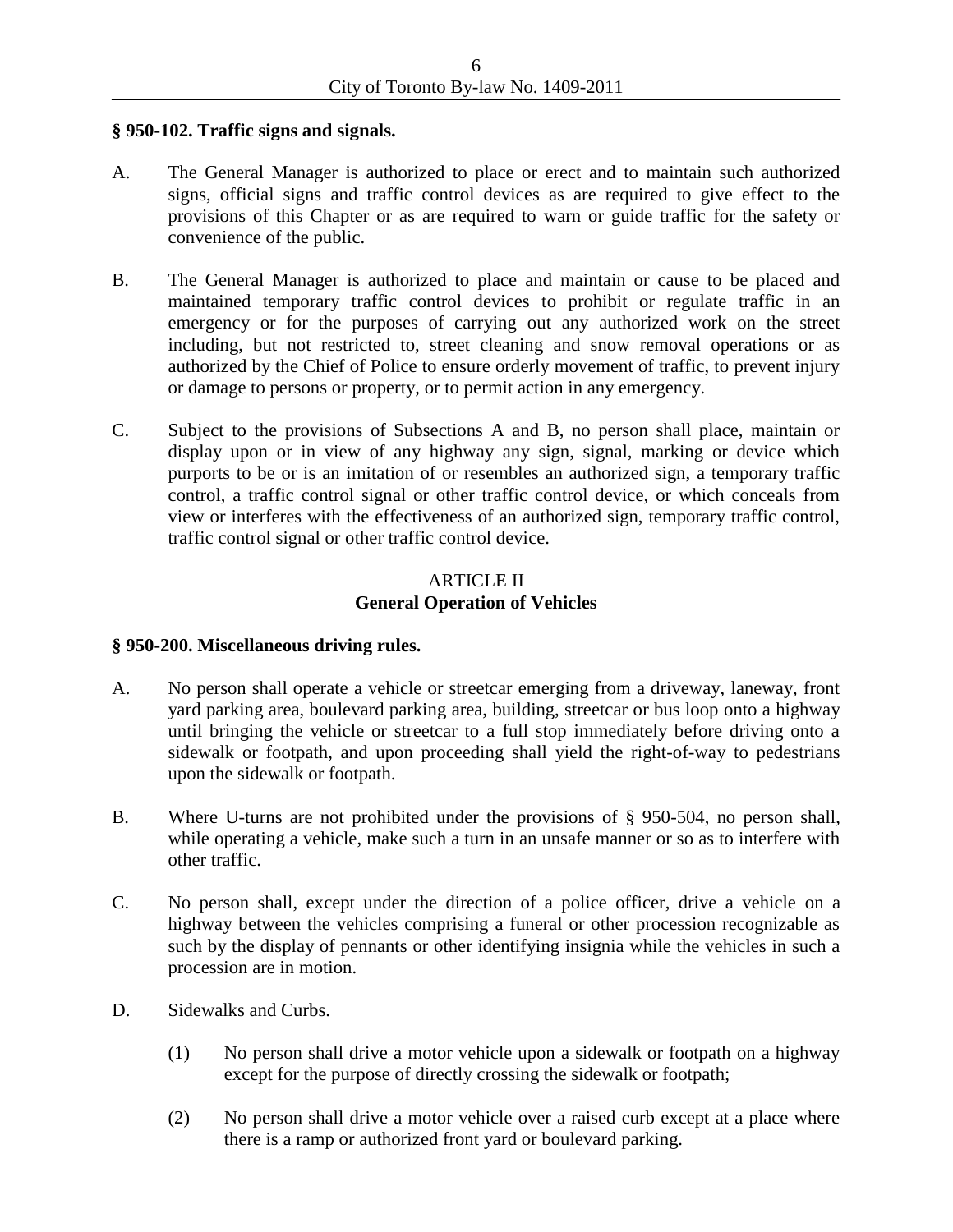E. No person shall, while operating a vehicle proceeding on a streetcar track on a highway in front of a streetcar, remain on the track longer than practicable after a signal from the streetcar operator.

### **§ 950-201. Regulations for bicycles and mopeds.**

- A. No person shall operate a bicycle upon a roadway other than by riding in single file except when overtaking another vehicle.
- B. No person shall park a bicycle on a highway except in such a manner as to cause the least possible obstruction to pedestrian or vehicular traffic.
- C. (1) For the purposes of  $\S$  950-201C(2), BICYCLE shall be defined as a bicycle or tricycle where either has at least one tire that has a tire size of more than 24 inches, or the metric equivalent of 61.0 centimetres.
	- (2) No person shall ride a bicycle on a sidewalk of any highway, except for those locations designated in § 886-6 of Municipal Code Chapter 886, Footpaths, Pedestrian Ways, Bicycle Paths and Bicycle Lanes.
- D. No person operating a bicycle shall carry any package, bundle, or article which prevents the rider from keeping both hands on the handlebars.
- E. No person shall ride a bicycle or motor-assisted bicycle on the highways set out in Schedule I in § 950-1300 to this Article between the limits set out in Schedule I.

# ARTICLE III **Pedestrians' Rights and Duties**

### **§ 950-300. Pedestrians' rights and duties.**

- A. Except when a safety zone is provided, no person intending to board a streetcar on a highway shall enter the roadway until the streetcar has come to a stop for the purpose of taking on passengers.
- B. No person shall, except where traffic control signals are in operation, or where traffic is being controlled by a police officer, or at a pedestrian crossover, proceed so as not to yield the right-of-way to vehicles and streetcars on the roadway; however, nothing in this section shall relieve the driver of a vehicle or streetcar from the obligation of taking all due care to avoid a collision.
- C. No person shall proceed over or go under a barrier permanently installed at a safety zone or on a sidewalk.
- D. No person shall play or take part in any game or sport upon a roadway and, where there are sidewalks, no person upon roller-skates, in-line skates or a skateboard, or riding in or by means of any coaster, scooter, toy vehicle, toboggan, sleigh or similar device, shall go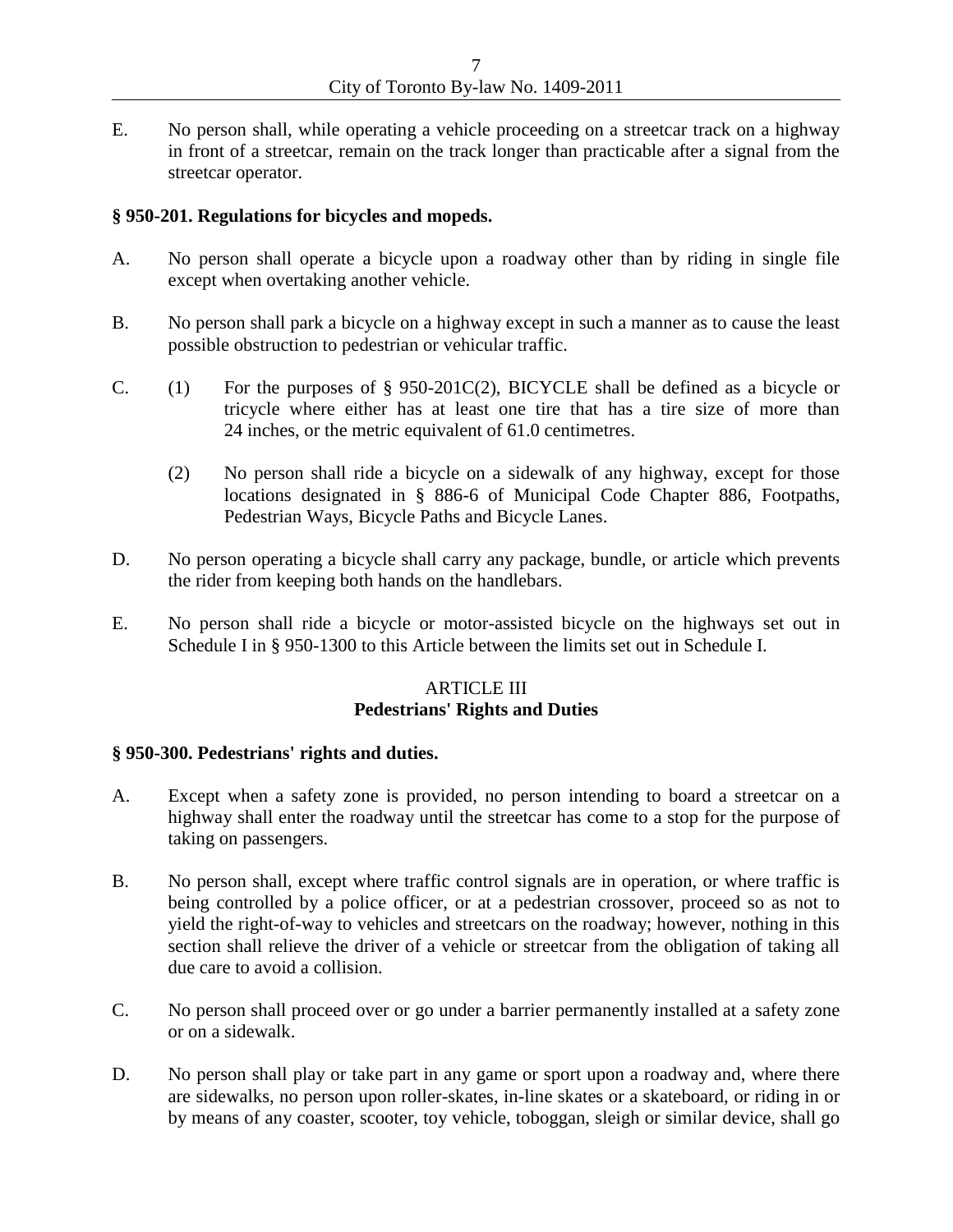upon a roadway except for the purpose of crossing the road, and, when so crossing, such person shall have the rights and be subject to the obligations of a pedestrian.

- E. (1) For the purposes of § 950-300E(2), HIGHWAY shall be defined as in the *Highway Traffic Act* and shall also include sidewalks.
	- (2) Despite § 950-300D, no person upon a skateboard shall go upon a highway set out in Schedule XXXXII in § 950-1341 between the limits set out in the said Schedule.
- F. No person shall ride upon or operate a bicycle with a tire size less than or equal to 61.0 centimetres (24 inches), skateboard, in-line skates or roller-skates, coaster, scooter, toy vehicle, toboggan, sleigh, or any similar device on a sidewalk recklessly or negligently or at a speed or in a manner dangerous to the public, having regard to circumstances.
- G. No person shall throw any stone or ball of snow or ice, parcel, bundle or other dangerous projectile on any highway.

# **§ 950-301. Pedestrians prohibited on certain highways.**

- A. Subject to Subsection B, pedestrians are prohibited from using those parts of the highways set out in Schedule II in § 950-1301 to this Chapter between the limits set out in Schedule II.
- B. Subsection A does not apply to pedestrians engaged in police duties, highway maintenance or construction duties or where, owing to an emergency, it is necessary to make use of a highway.

# **§ 950-302. Prohibited pedestrian crossings.**

Where an authorized sign to that effect is displayed, no pedestrian shall enter on or cross the roadway of the highways set out Schedule III in § 950-1302 at the locations set out in Schedule III.

## ARTICLE IV **Parking, Stopping, Standing**

## **§ 950-400. General stopping and parking regulations.**

- A. Manner of Parking.
	- (1) No person shall park or stop any vehicle on any highway or portion thereof except as follows:
		- (a) Where there is a raised curb, on the right side of the roadway, having regard to the direction such vehicle was proceeding, with its right front and rear wheels not more than 30.0 centimetres out from such curb;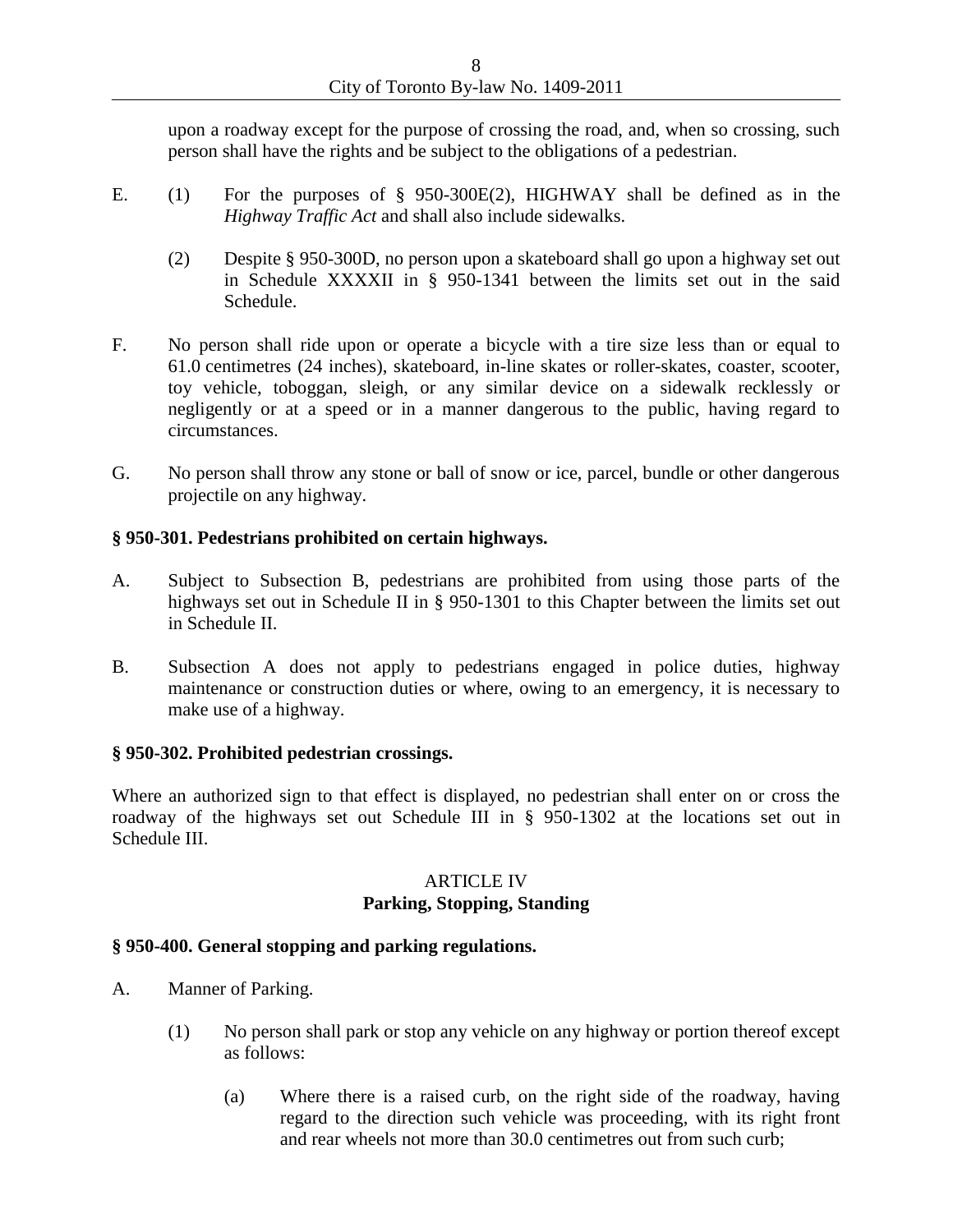- (b) Where there is no curb or a rolled curb, with the right front and rear wheels parallel to and as near to the right limit of the highway as is practicable without stopping or parking over a sidewalk or footpath or over any part of the highway where grass is grown or which is not intended for the use of vehicles.
- (2) (a) Exceptions.

The provisions of Subsection  $A(1)$  do not apply where angle parking is permitted under § 950-404 hereof or to parking or stopping a vehicle on the left side of the roadway of a highway designated for one-way traffic.

(b) Exemptions for motorcycles.

Despite the provisions of Subsections (1) and (3), a motorcycle may be parked at an angle, provided that no person shall park a motorcycle at an angle less than 45 degrees or greater than 60 degrees to the curb.

- (3) Where parking is permitted on the left side of a highway designated for one-way traffic, no person shall park or stop any vehicle on the left side of the highway or portion thereof except as follows:
	- (a) Where there is a raised curb, on the highway, having regard to the direction the vehicle was proceeding, with its left front and rear wheels not more than 30.0 centimetres out from such curb;
	- (b) Where there is no curb or a rolled curb, with the left front and rear wheels parallel to and as near to the left limit of the highway as is practicable without stopping or parking over a sidewalk or footpath or over any part of the highway where grass is grown or which is not intended for the use of vehicles.
- B. No person shall on any highway stop any vehicle:
	- (1) On or over a sidewalk or footpath;
	- (2) Within an intersection or pedestrian crossover, excluding "T"-type intersections;
	- (3) (a) within 15 metres of a pedestrian crossover on the approach side to the pedestrian crossover on a major arterial roadway or minor arterial roadway;
		- (b) within nine metres of a pedestrian crossover on the approach side to the pedestrian crossover on a local roadway or collector roadway but, where authorized signs are posted, within 15 metres of a pedestrian crossover on the approach side to the pedestrian crossover on a local roadway or collector roadway; or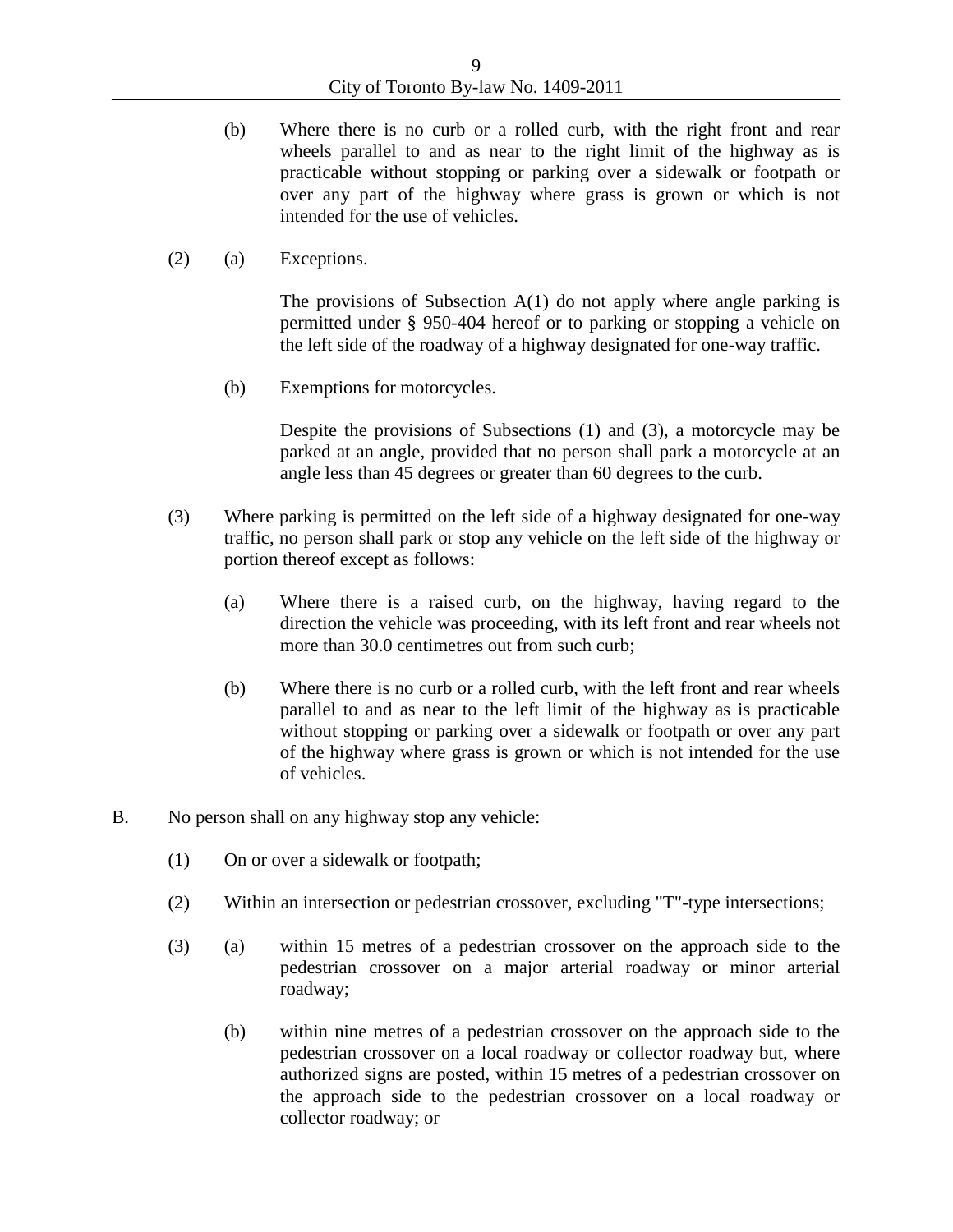- (c) within nine metres of a pedestrian crossover beyond the crossover;
- (4) Between a safety zone and the adjacent side of the roadway or within 15 metres of the points on such side opposite the ends of the safety zone;
- (5) Alongside or across the highway from any excavation or obstruction in the roadway when the free flow of traffic would thereby be impeded;
- (6) On the roadway side of any stopped or parked vehicle;
- (7) Upon any bridge or elevated structure or within any tunnel or underpass;
- (8) Subsection (7) does not apply to the following locations:

Hillsdale Avenue West, south side, from the lane first west of Yonge Street to a point 180 metres west of Yonge Street;

Imperial Street, south side, from a point 74 metres west of Yonge Street to a point 58.5 metres further west thereof;

Lola Road, north side, from the lane first west of Yonge Street to a point 89 metres west of Yonge Street;

Summerhill Avenue, north side, between a point 54 metres east of Yonge Street and a point 36 metres further east thereof.

- (9) On any middle boulevard or centre strip separating two roadways or adjacent to either side or ends of such middle boulevard or centre strip; except where such median or centre strip is located in a cul-de-sac and vehicles so parked do not interfere with the free flow of traffic;
- (10) Within a school bus loading zone during the times set out in Schedule XXXVII in § 950-1336, unless that vehicle is a school bus as defined in the *Highway Traffic Act*;
- (11) within nine metres of a school crossing.
- C. Sales from Vehicles.
	- (1) No person who sells, offers for sale or takes orders for goods, wares, merchandise, produce, refreshments, beverages or other food from a vehicle shall, for the purpose of carrying on business, stop the vehicle on any part of the highway lying between two intersecting highways for more than three hours of any day or for more than one hour within the said three-hour period at any one location;
	- (2) Nothing in this section shall be deemed to permit the stopping or parking of a vehicle where stopping or parking is prohibited.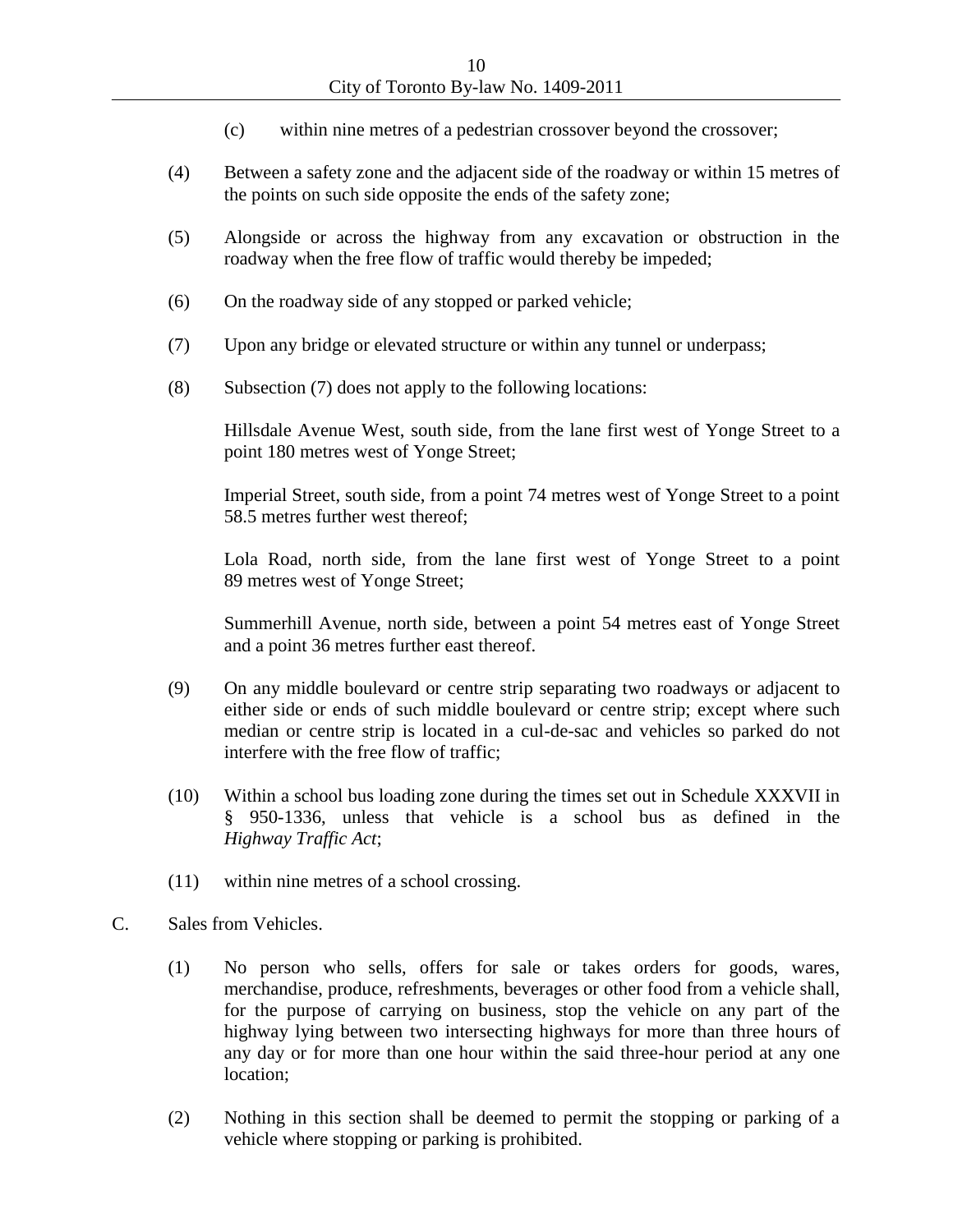- (3) Subsection C(1) does not apply to highways in the former City of Toronto so as to prohibit the stopping of any vehicle for the purpose of selling, offering for sale or display of goods, wares or merchandise under a permit issued under former City of Toronto Municipal Code Chapter 315, Street Vending and/or its successors.
- D. No person shall on any highway park any vehicle:
	- (1) In front of or within 60.0 centimetres of a driveway or laneway or so as to obstruct vehicles in the use of a driveway or laneway;
	- (2) Within three metres of a point on the curb or edge of the roadway adjacent to any fire hydrant;
	- (3) Within nine metres of an intersecting roadway unless authorized signs are otherwise posted;
		- (a) Subsection D(3) does not apply to a motorcycle parked at the following location(s) during the following times:

Hoskin Avenue, north side, between a point eight metres west of Devonshire Place and a point one metre further west, at anytime.

- (4) Alongside or within 15.0 metres of the face of a rail or any level crossing of a railway other than a street railway;
- (5) For a period longer than three hours;
- (6) For the purpose of displaying the vehicle for sale;
- (7) For the purpose of washing, greasing or repairing the vehicle, except for such repairs as have been necessitated by an emergency;
- (8) In such position as will prevent the removal of any other vehicle previously parked.
- (9) In the former City of North York, from 2:00 a.m. to 6:00 a.m., from December 1 of one year to March 31 of the next following year on the highways set out in Schedule IV in § 950-1303.
- (10) Unless there are displayed on the vehicle, in the manner prescribed by law:
	- (a) number plates issued in accordance with the provisions of the *Highway Traffic Act*, showing the number of the permit issued by the Province of Ontario for the vehicle and there is affixed to a number plate displayed on the vehicle, in the prescribed manner, evidence of the current validation of the permit; or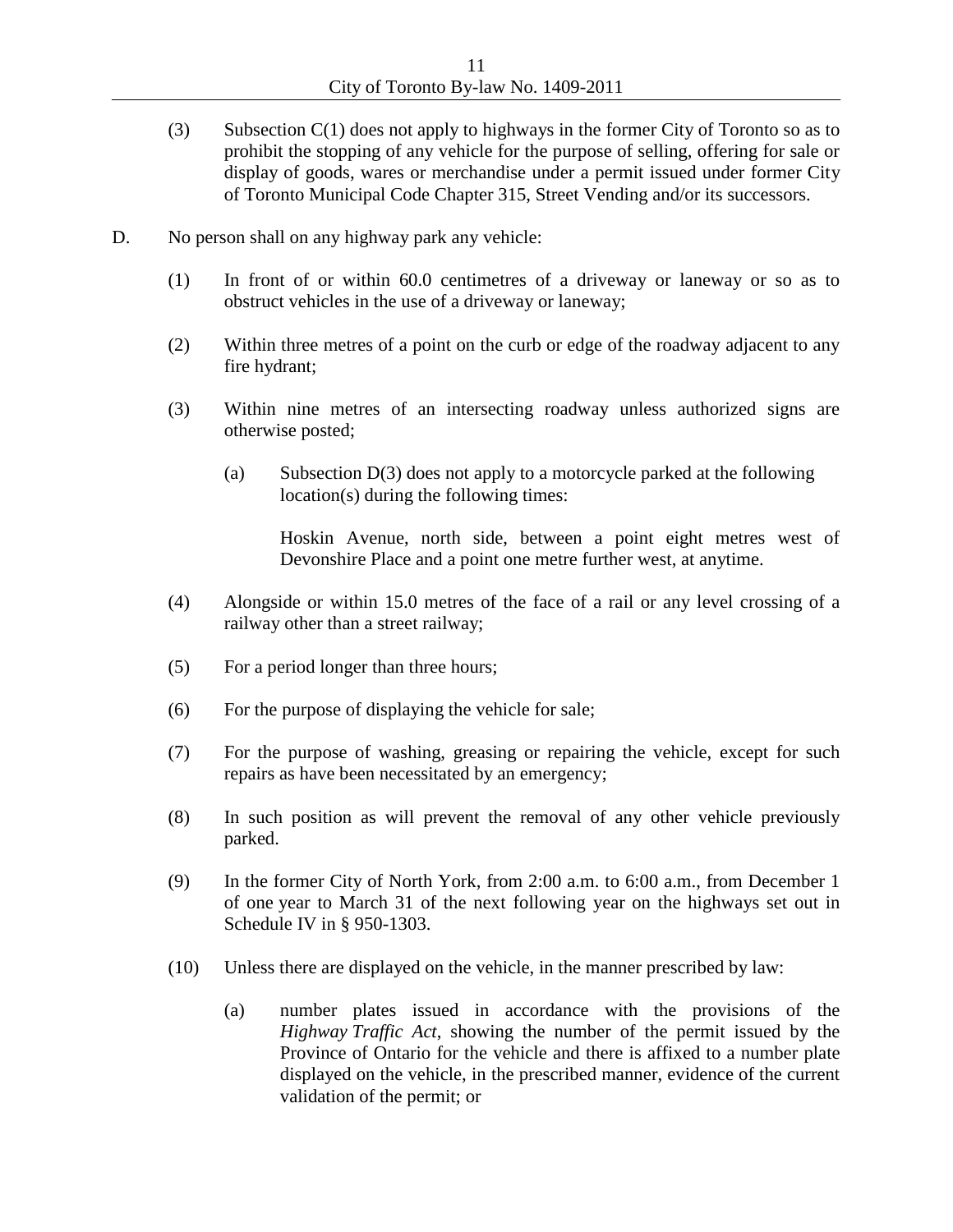- (b) number plates issued in accordance with the laws of another jurisdiction and there is affixed to the number plate displayed on the vehicle, in the prescribed manner of that jurisdiction, evidence of the current validation of the permit, where so required by that jurisdiction.
- E. Where authorized signs to that effect are displayed, no person shall on any highway park any vehicle:
	- (1) Within a distance of up to 15.0 metres of an intersection;
	- (2) Subsection E(1) does not apply to a motorcycle parked at the following location(s) during the following times:

Victoria Street, west side, between a point 14.0 metres south of Dundas Square and a point one metre further south, at anytime;

- (3) Within a distance of up to 30.5 metres of an intersection controlled by traffic control signals unless otherwise provided in Schedule V (Stands for Taxicabs) in § 950-401 or in Schedule XIII (No Parking) in § 950-405A;
- (4) Subsection E(3) does not apply to a motorcycle parked at the following location(s) during the following time(s):

Albert Street, north side, between a point 29.0 metres east of Bay Street and a point 1.5 metres further east, at anytime.

- (5) In front of an entrance to or exit from any building or enclosed space in which persons may be expected to congregate in large numbers;
- (6) Within a distance of up to 7.5 metres of any fire hall on the side of the highway on which the fire hall is located or up to 30.5 metres of such fire hall on the opposite side of the highway;
- (7) Up to the following distance of a crosswalk controlled by traffic control signals and located other than at an intersection:
	- (a) 15.0 metres on the far side of the crosswalk measured on each side of the highway in the direction of travel of vehicles on that side of the highway; and
	- (b) 30.5 metres on the approach to the crosswalk measured on each side of the highway in the direction of travel of vehicles on that side of the highway;
- (8) Within a turning basin;
- (9) So as to interfere with the formation of a funeral procession;
- (10) Within a distance of up to 15.0 metres of the termination of a dead-end street;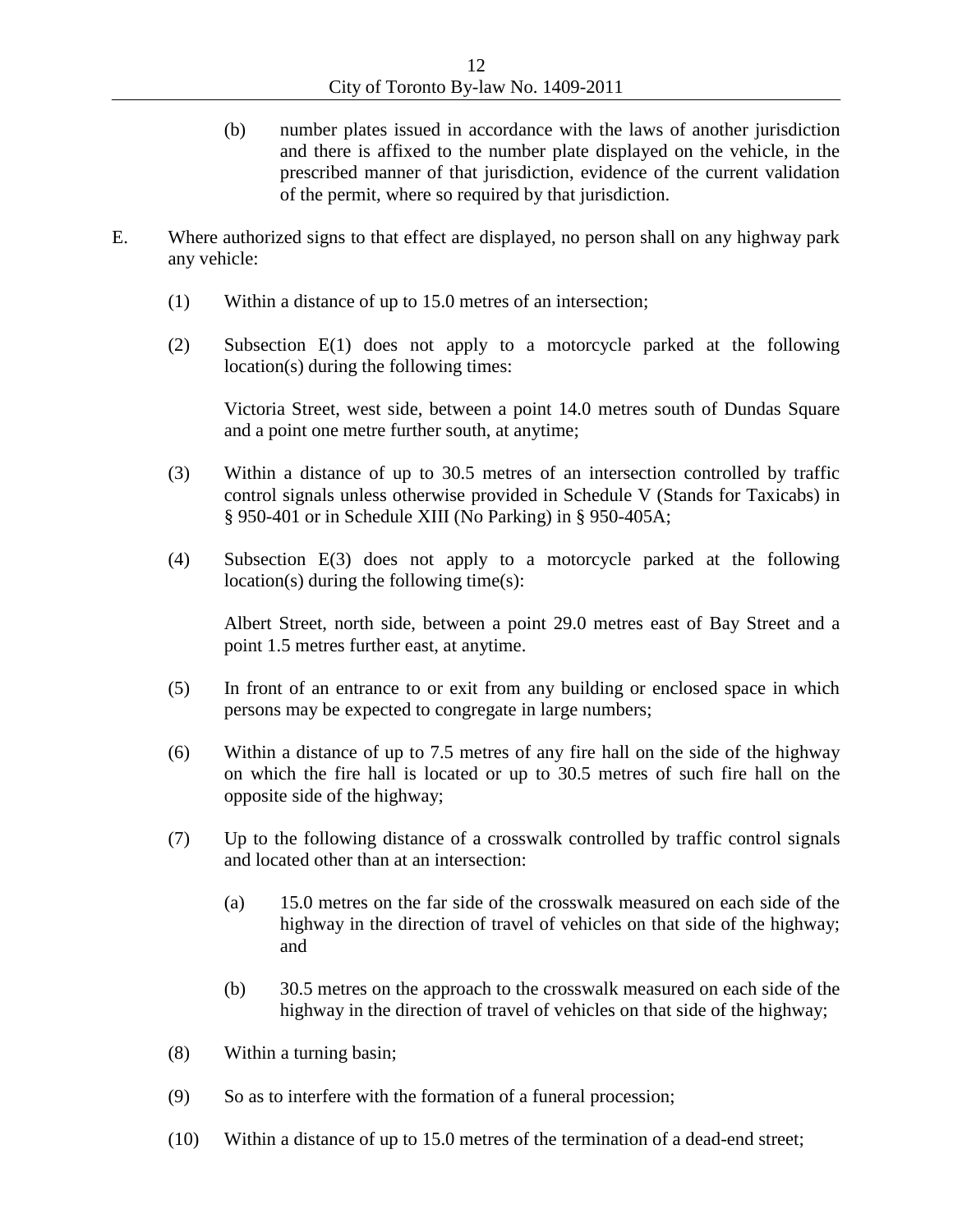- (11) Within a "T"- type intersection.
- (12) On a public laneway or on any highway with a width of six metres or less.
- (13) Within a distance of up to 15.0 metres of any Canada Post mailbox on the side of the highway on which the mailbox is located.
- F. Transit Stop Zones.
	- (1) Where authorized signs to that effect are displayed, no person shall on any highway stand a vehicle within a transit stop zone.
	- (2) Subsection F(1) does not apply to the northbound transit stop on Dundas Street West at Glenlake Avenue.
- G. Motorcycle Parking.
	- (1) For the purposes of Subsection 950-400G(2), MOTORCYCLE means a self-propelled vehicle having a seat or saddle for the use of the driver and designed to travel on not more than three wheels in contact with the ground, and includes a motor scooter or other similar two-wheeled Motor Vehicle.
	- (2) Where authorized signs to that effect are displayed, no person shall park any vehicle other than a motorcycle in any space designated for motorcycle parking only.
- H. Where authorized signs to that effect are displayed, no person shall park or stand a vehicle in a car-share vehicle parking area unless the vehicle is a car-share vehicle with a valid car-share parking permit for that car-share vehicle parking area and the car-share parking permit is affixed to the lower left-hand corner of the windshield of the car-share vehicle

#### **§ 950-401. Stands for taxicabs.**

- A. Use of stands.
	- (1) No person shall park a taxicab, while waiting for hire or engagement, on any highway except at a stand authorized and assigned for taxicabs by Subsection B and marked as a taxicab stand by an authorized sign;
	- (2) No person shall stand a vehicle other than a taxicab waiting for hire or engagement at any location referred to in Subsection A(1) and marked as a taxicab stand by an authorized sign.
- B. Stands for taxicabs are hereby authorized and assigned on the highways at the sides and at the locations set out in Schedule V in § 950-1304 for the number of taxicabs set out in Schedule V, for use between the hours set out in Schedule V.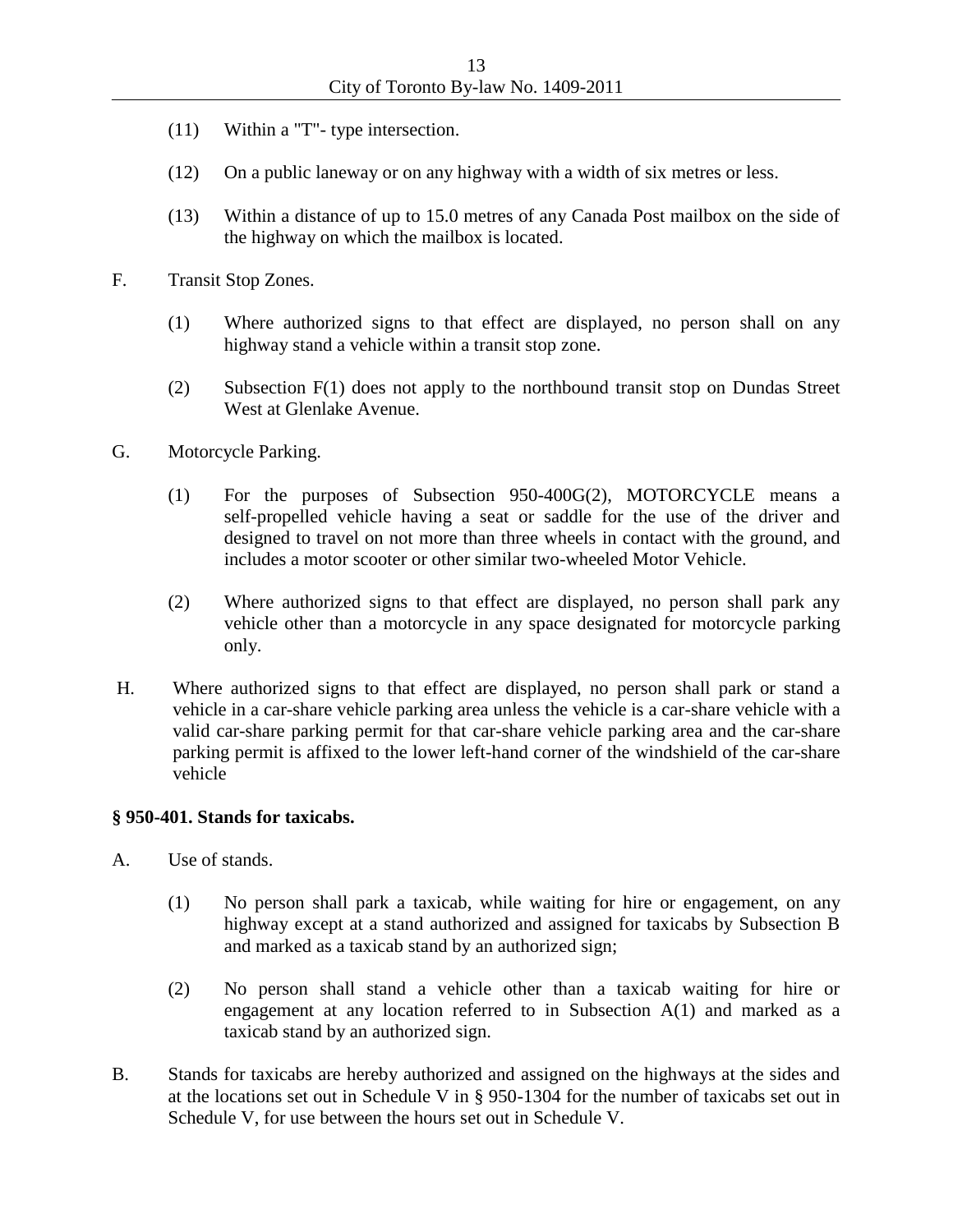# **§ 950-402. Commercial, passenger, bus and delivery vehicles loading and parking zones.**

- A. Commercial and passenger loading zones.
	- (1) No person shall park any vehicle on a highway at a place marked by an authorized sign as a commercial loading zone during the days and/or times shown on such signs except while actively engaged in loading/unloading passengers or merchandise.
	- (2) Signs referred to in Subsection A(1) shall not be displayed except on any highway at the side and between the limits set out in Schedule VI in § 950- 1305.
	- (3) No person shall stand any vehicle on a highway at a place marked by an authorized sign as a passenger loading zone during the days and/or times shown on such signs, except while actively engaged in loading/unloading passengers.
	- (4) Signs referred to in Subsection A(3) shall not be displayed except on any highway at the side and between the limits set out in Schedule VII in § 950-1306.
- B. Bus and delivery vehicle parking zones.
	- (1) No person shall park a vehicle other than a bus in a bus parking zone during the times and/or days set out in Schedule VIII in § 950-1307.
	- (2) No person shall park a vehicle other than a delivery vehicle in a delivery vehicle parking zone without depositing the appropriate fee during the times set out in Schedule IX in § 950-1308.
	- (3) Where authorized signs are displayed, no person shall park a bus in a bus parking zone nor a delivery vehicle in a delivery vehicle parking zone, respectively, at the side and between the limits set out in Schedule XV in § 950-1314 during the times and/or days set out in Schedule XV for a longer period than set out in Schedule XV.
	- (4) Bus parking zones and delivery vehicle parking zones are identified by authorized signs, and may be additionally identified by pavement markings.
	- (5) Nothing in this section shall be deemed to permit parking at any location identified as a bus parking zone or delivery vehicle parking zone by a bus or delivery vehicle, respectively, at any time when parking is otherwise prohibited.
- C. Bus loading zones.
	- (1) No person shall stop any vehicle other than a bus in a bus loading zone identified by authorized signs as set out in Schedule X in § 950-1309.
	- (2) No person shall park a bus in a bus loading zone identified by authorized signs as set out in Schedule X in § 950-1309.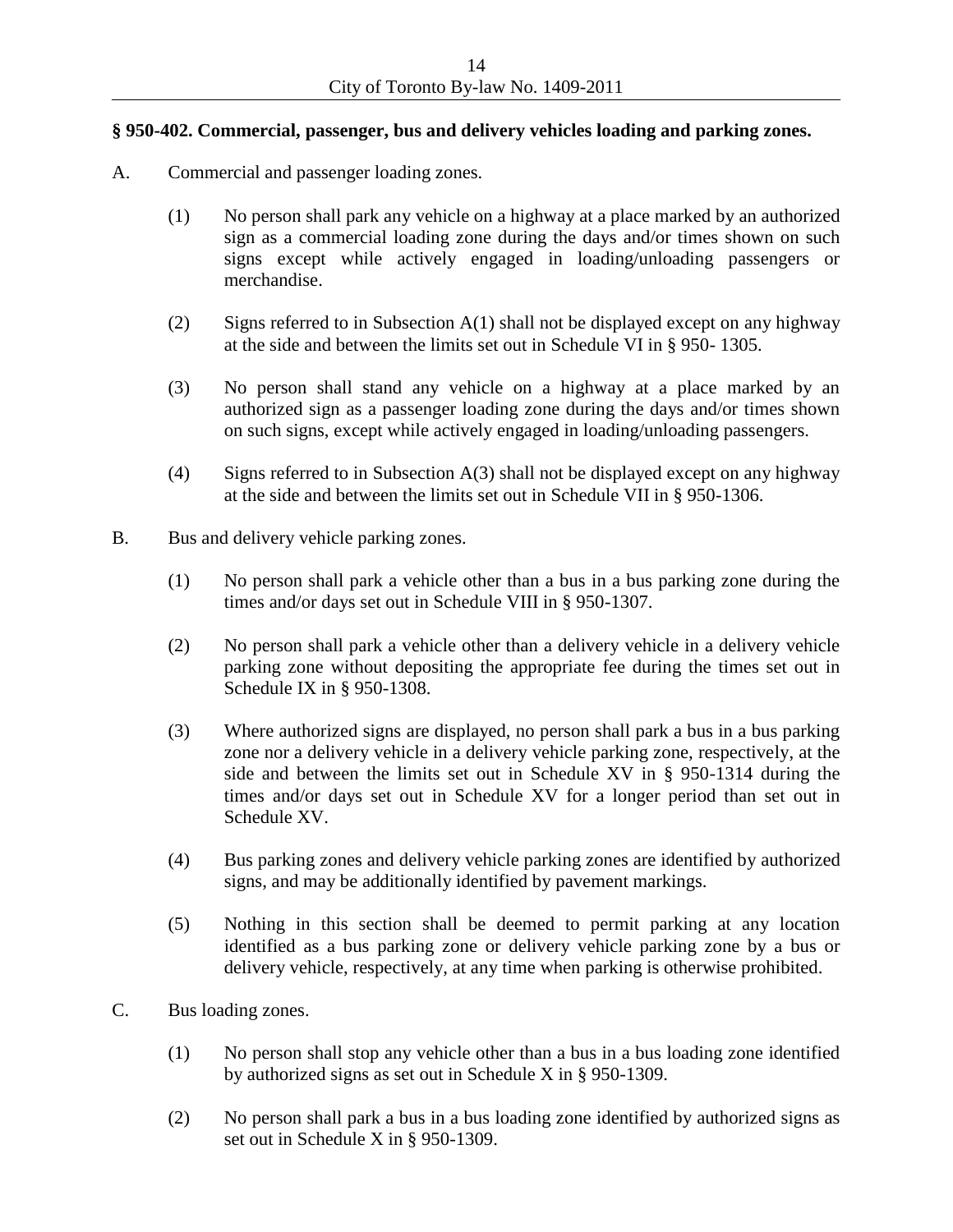### **§ 950-403. Safety zones.**

- A. The streetcar passenger loading platforms constructed on the highways and at the locations set out respectively in Schedule XI in § 950-1310 are hereby set aside and designated as safety zones for the purposes of Section 166 of the *Highway Traffic Act*.
- B. No person shall drive a vehicle over or upon any safety zone while a pedestrian is thereon or about to enter thereon.

## **§ 950-404. Permitted angle parking.**

- A. Angle parking is permitted on the highways at the side and between the limits set out respectively in Schedule XII in § 950-1311.
- B. (1) Where angle parking is permitted on a highway, no person shall stop or park any vehicle except at an angle of 45 degrees from the curb or boundary of the roadway, with the front end of the vehicle at such curb.
	- (2) Where angle parking is permitted on a highway, despite Subsection B(1), a motorcycle may be parked at an angle, provided that no person shall park a motorcycle at an angle less than 45 degrees or greater than 60 degrees to the curb.
- C. Notwithstanding Subsections A and B, where angle parking spaces are designated by lines painted on the roadway, no person shall stop or park any vehicle except within an area designated as a parking space.

# **§ 950-405. Stopping, standing and parking restrictions and prohibitions on certain highways.**

A. No parking certain times.

Except where Chapter 903 (Parking for Persons With Disabilities) applies with respect to exempting vehicles displaying an accessible parking permit, where official signs to that effect are displayed, no person shall park a vehicle on any highway at the side and between the limits set out in Schedule XIII in § 950-1312 during the times and/or days set out in Schedule XIII.

B. No parking a bus certain times.

Except where Chapter 903 (Parking for Persons With Disabilities) applies with respect to exempting vehicles displaying an accessible parking permit, where official signs prohibiting parking are displayed, no person shall park a bus on any highway at the side and between the limits set out in Schedule XIII in § 950-1312 during the prohibited times and/or days set out in Schedule XIII.

C. Nothing in this Section shall be deemed to permit parking at any location where or at any time when parking is otherwise prohibited.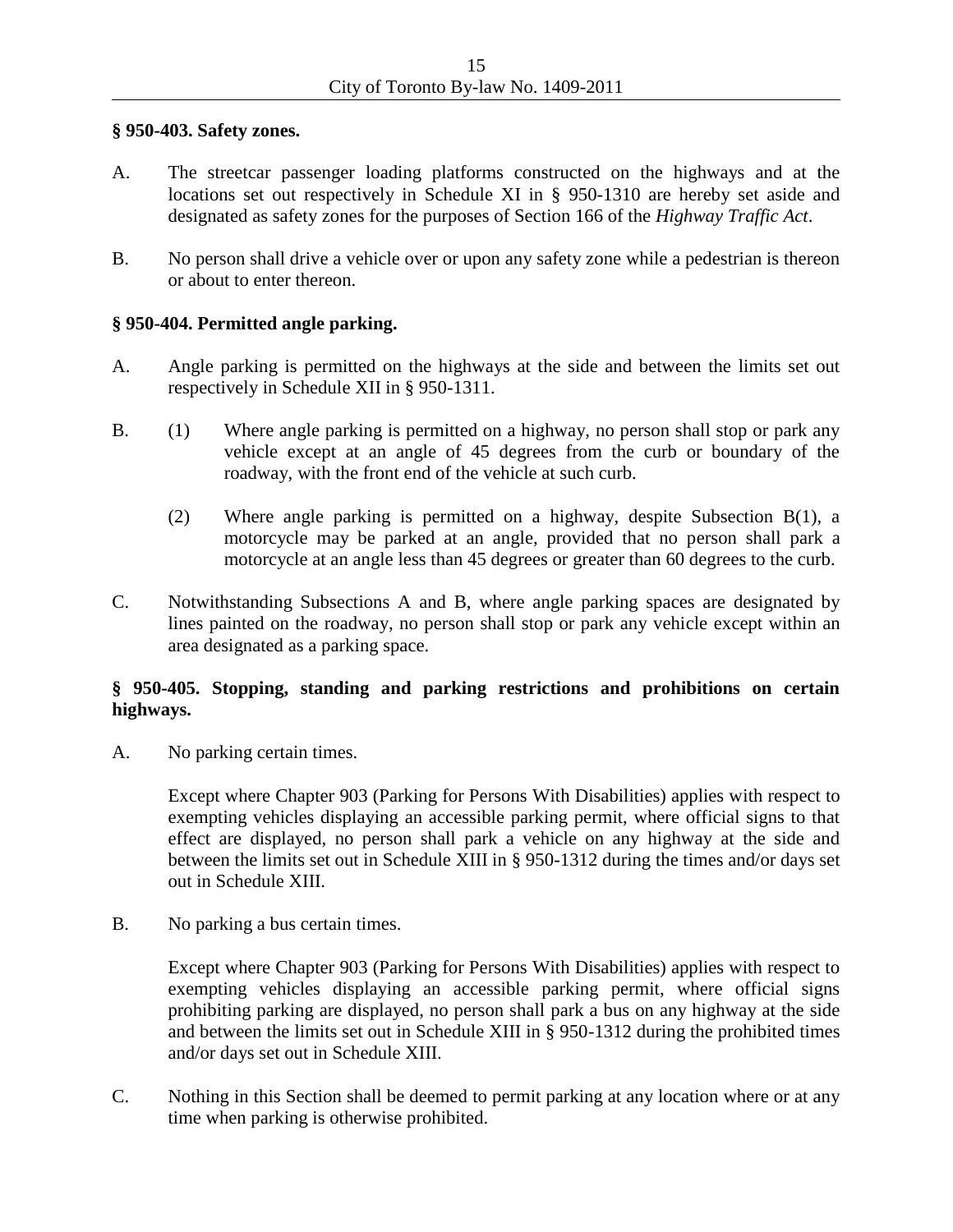D. No stopping certain times.

Where official signs to that effect are displayed, no person shall stop a vehicle on any highway at the side and between the limits set out respectively in Schedule XIV in § 950-1313 during the prohibited times and/or days set out in Schedule XIV, provided that this subsection shall not be deemed to prohibit a taxicab from stopping while actually engaged in loading or unloading passengers on any highway nor a school bus actively engaged in picking up or dropping off school children in a designated school bus loading zone.

E. No stopping a bus certain times.

Where official signs prohibiting stopping are displayed, no person shall stop a bus on any highway at the side and between the limits set out in Schedule XIV in § 950-1313 during the prohibited times and/or days set out in Schedule XIV.

- F. Parking for restricted periods.
	- (1) Except where Chapter 903 (Parking for Persons with Disabilities) applies with respect to exempting vehicles displaying a disabled person parking permit*,* where official signs to that effect are displayed, no person shall park a vehicle on any highway at the side and between the limits set out in Schedule XV in § 950-1314 during the times and/or days set out Schedule XV for a longer period than that set out in Schedule XV.
	- (2) Nothing in this Section shall be deemed to permit parking at any location where or at any time when parking is otherwise prohibited.
	- (3) None of the provisions of Subsection F(1) apply to prevent the holder of a permit issued under a City permit parking by-law from parking on the highway(s), and during the period of time, including the day of the year, for which the permit is issued, even though parking is restricted in any Schedule enacted under Subsection F(1).
- G. No standing.

Where official signs to that effect are displayed, no person shall stand a vehicle on any highway at the side and between the limits set out respectively in Schedule XVI in § 950-1315 during the prohibited times and/or days set out in Schedule XVI.

H. No standing a bus.

Where official signs prohibiting standing are displayed, no person shall stand a bus on any highway at the side and between the limits set out in Schedule XVI in § 950-1315 during the prohibited times and/or days set out in Schedule XVI.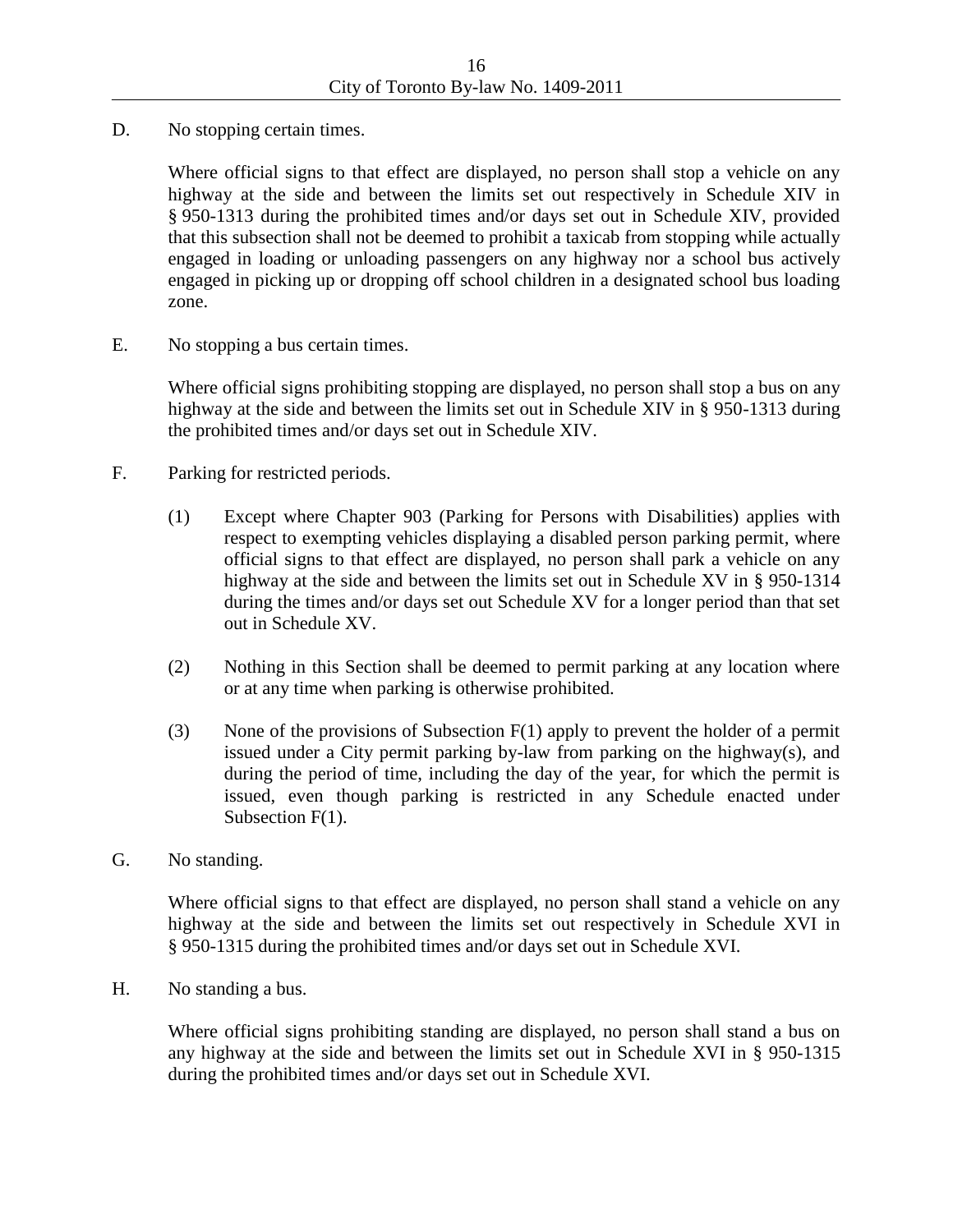### **§ 950-406. Parking and standing during snow emergencies.**

- A. Despite any by-law of the City, no person shall park or stand a vehicle on any highway set out in Column 1 of Schedule XVII, Subsection A in § 950-1316A to this Chapter between the limits set out in Column 2 of said Schedule during the period of an emergency condition hereinafter referred to, where signs have been erected thereon.
- B. Despite any by-law of the City, no person shall park or stand a vehicle on a streetcar track or park or stand a vehicle so as to block the passage of a streetcar on any highway set out in Column 1 of Schedule XVII, Subsection B in § 950-1316B to this Chapter between the limits set out in Column 2 of said Schedule during the period of an emergency condition hereinafter referred to, where signs have been erected thereon.
- C. The Mayor may declare that an emergency condition exists on any highway or portion of highway set out in Schedule XVII, Subsection A or B, to this Chapter when the following conditions exist:
	- (1) When at the time of the declaration of the emergency condition, at least five centimetres of snow have fallen, as determined by the General Manager, on any portion of any given highway set out in Schedule XVII, Subsection A or B, to this chapter;
	- (2) In the opinion of the General Manager, the snow is required to be removed to allow for the proper movement of vehicles; and
	- (3) In the opinion of the General Manager, the clearing of snow from any given highway or portion of highway set out in Schedule XVII, Subsection A or B, is impeded by traffic and parking on the highway or portion of highway.
- D. The declaration of an emergency condition shall create an emergency for a period of 72 hours which may be sooner terminated in accordance with Subsection F of this section.
- E. The declaration of the emergency condition as provided for in Subsection D can be extended by the Mayor for any further period of time required for clearing or removal, or both, of snow from the highway.
- F. The emergency condition on the highway or portion of highway set out in Schedule XVII, Subsection A or B, to this chapter shall be deemed to be terminated on that highway or portion of highway once the snow has been cleared and removed from that highway or portion of highway and the General Manager has informed the public that the snow emergency for that highway or portion thereof no longer exists. Immediately thereafter, any and all prevailing parking regulations shall resume effect on that highway or portion of highway.
- G. The Mayor and General Manager are authorized and directed to use whatever means he or she may deem advisable to inform the general public of the existence or termination of a period of emergency.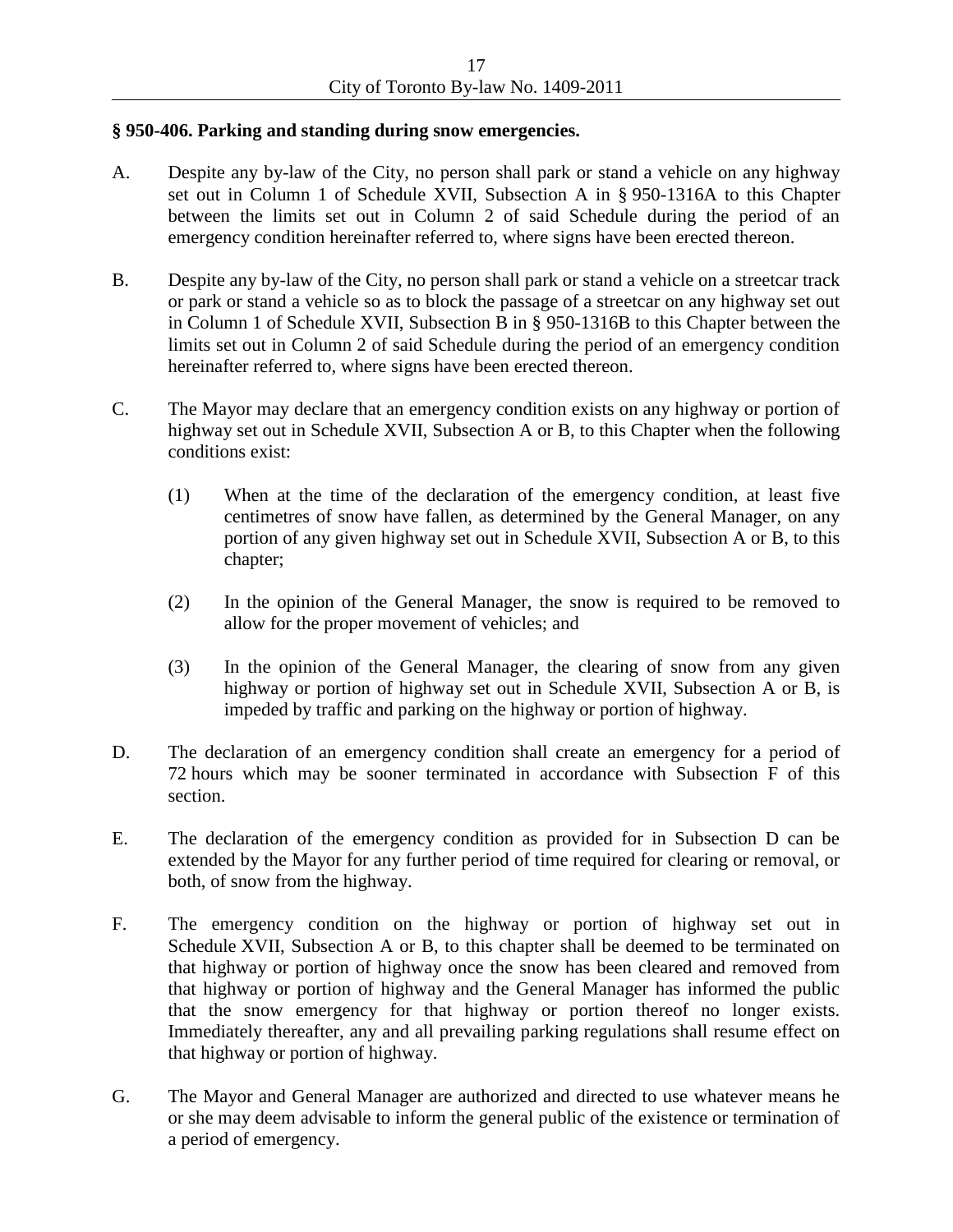### **§ 950-407. Temporary parking restrictions for snow removal.**

- A. Despite any other by-law, where temporary signs approved by the General Manager have been posted to notify the public of impending snow removal operations, no person shall park a vehicle on the side of the highway where the signs are so posted until snow removal operations on that highway have been completed and the signs have been removed.
- B. The snow removal operations shall take place either during the daytime from 7:00 a.m. to 7:00 p.m. or during the evening from 7:00 p.m. of one day to 7:00 a.m. of the next following day, and the required temporary signage shall be posted by 8:00 p.m. the previous day for daytime snow removal operations and by 3:00 p.m. of the same day for evening operations.

# ARTICLE V **Traffic**

### **§ 950-500. One-way traffic.**

A. One-way highways.

The highways set out in Schedule XVIII in § 950-1317 between the limits set out in Schedule XVIII, during the times and/or days set out in Schedule XVIII, are hereby designated for one-way traffic only in the direction set out in Schedule XVIII.

B. One-way traffic lanes.

The highways set out in Schedule XIX in § 950-1318, having been divided into clearly marked lanes for traffic between the limits set out in Schedule XIX, each of said lanes indicated in Schedule XIX, during the times and/or days set out in Schedule XIX, are hereby designated for traffic moving in the particular direction set out in Schedule XIX.

C. Each designation made under Subsection A and B shall be effective upon the erection of official signs indicating such designation.

### **§ 950-501. Two-way left turn only lanes.**

- A. The highways set out in Schedule XX in § 950-1319, having been divided into clearly marked lanes for traffic between the limits set out in Schedule XX, the centre lanes of which are hereby designated for left turns only.
- B. Each designation made under Subsection A hereof shall be effective upon the erection of official signs indicating such designation.

### **§ 950-502. Left lane restrictions.**

A. In this Subsection, COMMERCIAL MOTOR VEHICLE means a motor vehicle having permanently attached thereto a truck or delivery body and includes ambulances, hearses,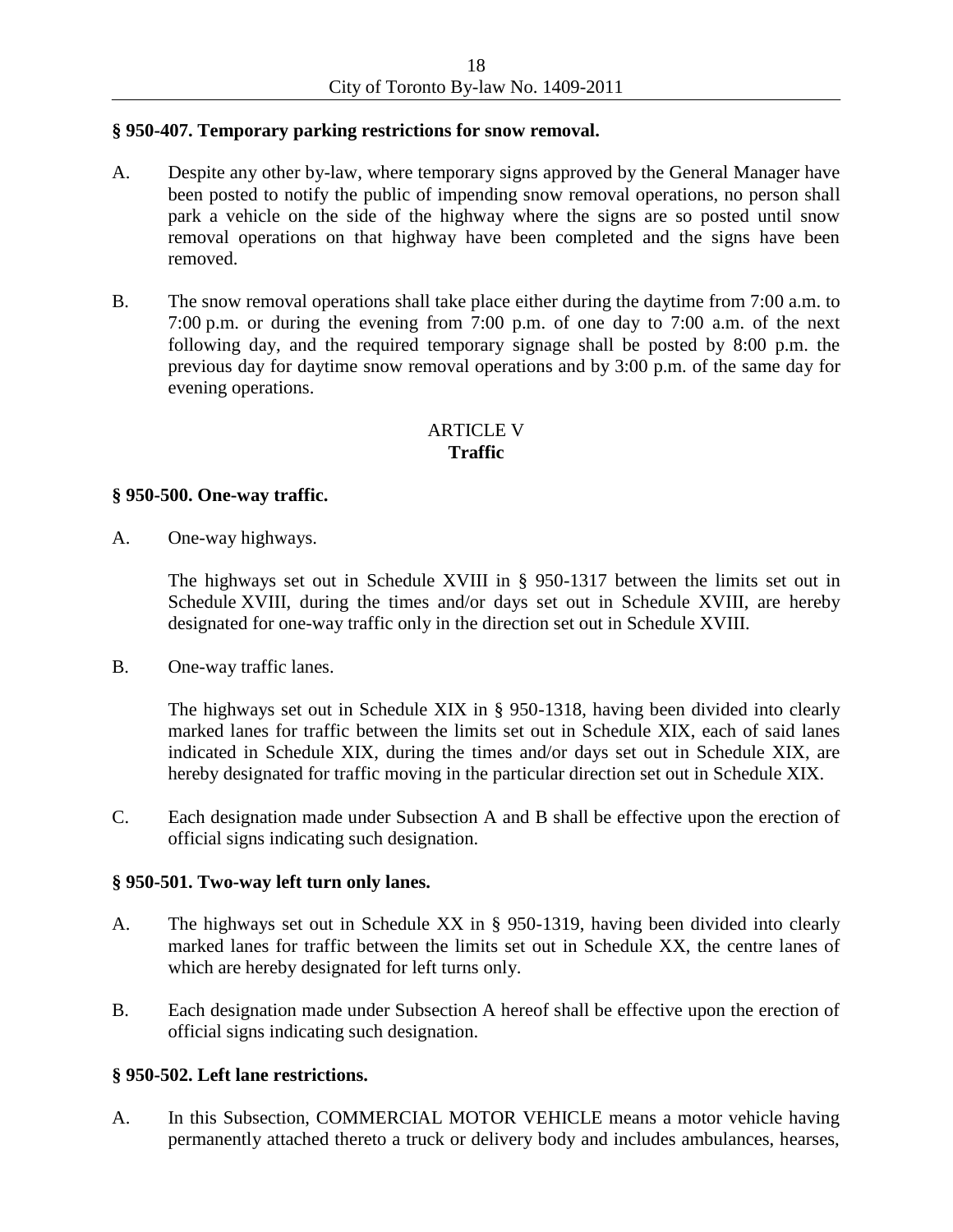casket wagons, fire apparatus, buses and tractors used for hauling purposes on the highways.

- B. Subject to Subsection C, when authorized signs to that effect are displayed, no person shall operate a commercial motor vehicle that exceeds 6.5 metres in length except a bus in the left lanes of the highways and between the limits as set out in Schedule XXI in § 950-1320.
- C. Subsection B does not apply to a commercial motor vehicle engaged in highway maintenance or construction or where an emergency requires the use of the left lane by a commercial motor vehicle.

### **§ 950-503. Reserved lanes for designated classes of vehicles.**

A. In § 950-503, the following definitions apply:

CLEARLY MARKED GO TRANSIT VEHICLES — means Metrolinx vehicles used for safety, training, supervisory, or fleet support that are equipped with emergency lighting, bearing the GO Transit logo on both sides of the vehicle and engaged in the monitoring of GO Transit bus driver performance in the reserved lane, training of new drivers, evaluation of service effectiveness or responding to vehicular incidents, collisions or an emergency situation involving a GO Transit Bus;

DESIGNATED VEHICLE — means a vehicle listed in Column 5 of Schedule XXII in § 950-1221;

GO TRANSIT BUS — means a 40 to 60 foot bus bearing the GO Transit logo;

GO TRANSIT VEHICLE — means a GO Transit Bus as well as other Clearly Marked Go Transit Vehicles;

HIGH OCCUPANCY VEHICLE — means a private motor vehicle containing a minimum of three persons, and, for purposes of Schedule XXII in § 950-1221 is also referred to as "HOV";

MOTORCYCLE — means a self-propelled vehicle having a seat or saddle for the use of the driver and designed to travel on not more than three wheels in contact with the ground, and includes a motor scooter, but does not include a motor assisted bicycle;

PLATED MOTORCYCLE — means a motorcycle as defined above which displays a valid number plate as required under the *Highway Traffic Act* and its regulations;

PUBLIC TRANSIT VEHICLE — means any vehicle, including vehicles which run on tracks, operated in connection with a regular passenger transportation service for or on behalf of the City, any other municipality including a regional municipality, a transit commission, a Board of Education, GO Transit, or any other person holding a public vehicle licence issued pursuant to the Public Vehicles Act, and for the purposes of Schedule XXII in § 950-1221, is also referred to as "PTV".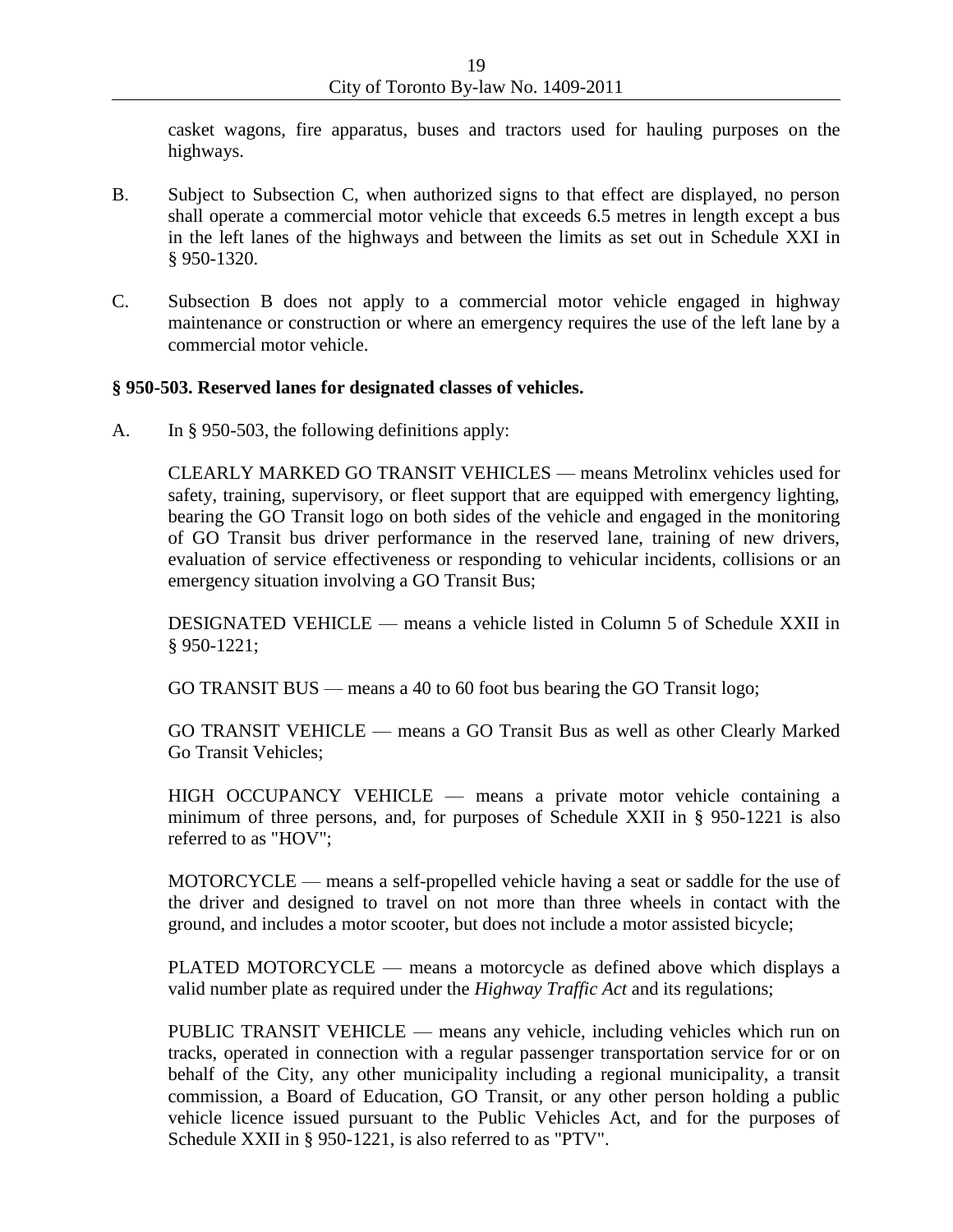- B. Where the highways set out in Schedule XXII in § 950-1221 have been divided into clearly marked lanes for traffic between the limits set out in Schedule XXII, subject to Subsection C, the lanes indicated in Schedule XXII are designated and reserved for the use by the designated class or classes of vehicles, between the limits and during the times and/or days set out in Schedule XXII.
- C. Each designation under this section shall be effective upon the erection of official signs indicating the designation.
- D. Where a lane of a highway has been reserved for the use of designated vehicles:
	- (1) No person shall drive a vehicle other than a designated vehicle in the lane during the times and/or days set out in Schedule XXII in § 950-1321, except that:
		- (a) For the purpose of entering into the highway, a person may exit from the lane not more than 45 metres from the point at which he or she enters; or
		- (b) For the purpose of exiting from the highway, a person may enter the lane not more than 45 metres before the point at which he or she wishes to exit.
	- (2) No person shall stop a vehicle in the lane during the times and/or days set out in Schedule XXII in § 950-1321, but this Section shall not be deemed to prohibit a public transit vehicle or taxicab from stopping while actually engaged in loading or unloading passengers.
	- (3) Despite Subsection D(1) and (2), an ambulance, police vehicle, fire department vehicle, public utility emergency vehicle, or vehicles actually engaged in the removal of snow or the sanding or salting of roads or in maintenance operations for or on behalf of the City, may be driven or stopped in the lane during the times or days set out in Schedule XXII in § 950-1321, but, where practicable, the vehicles shall give way to public transit vehicles, taxicabs or bicycles using the lane.
	- (4) Despite Subsection D(1) and (2), a vehicle displaying a valid accessible parking permit issued by the Ministry of Transportation may be driven or stopped in the lane during the times or days set out in Schedule XXII in § 950-1321, for the purpose of and while actually engaged in the pick-up or discharge of passengers.

#### **§ 950-504. Turning movements.**

A. Prohibited turns.

When official signs to that effect are displayed, no person shall in any intersection or portion of highway set out in Schedule XXIII in § 950-1322, while proceeding in the direction or emerging from a property set out in Schedule XXIII, turn a vehicle in the direction set out in Schedule XXIII, during the times and/or days set out in Schedule XXIII.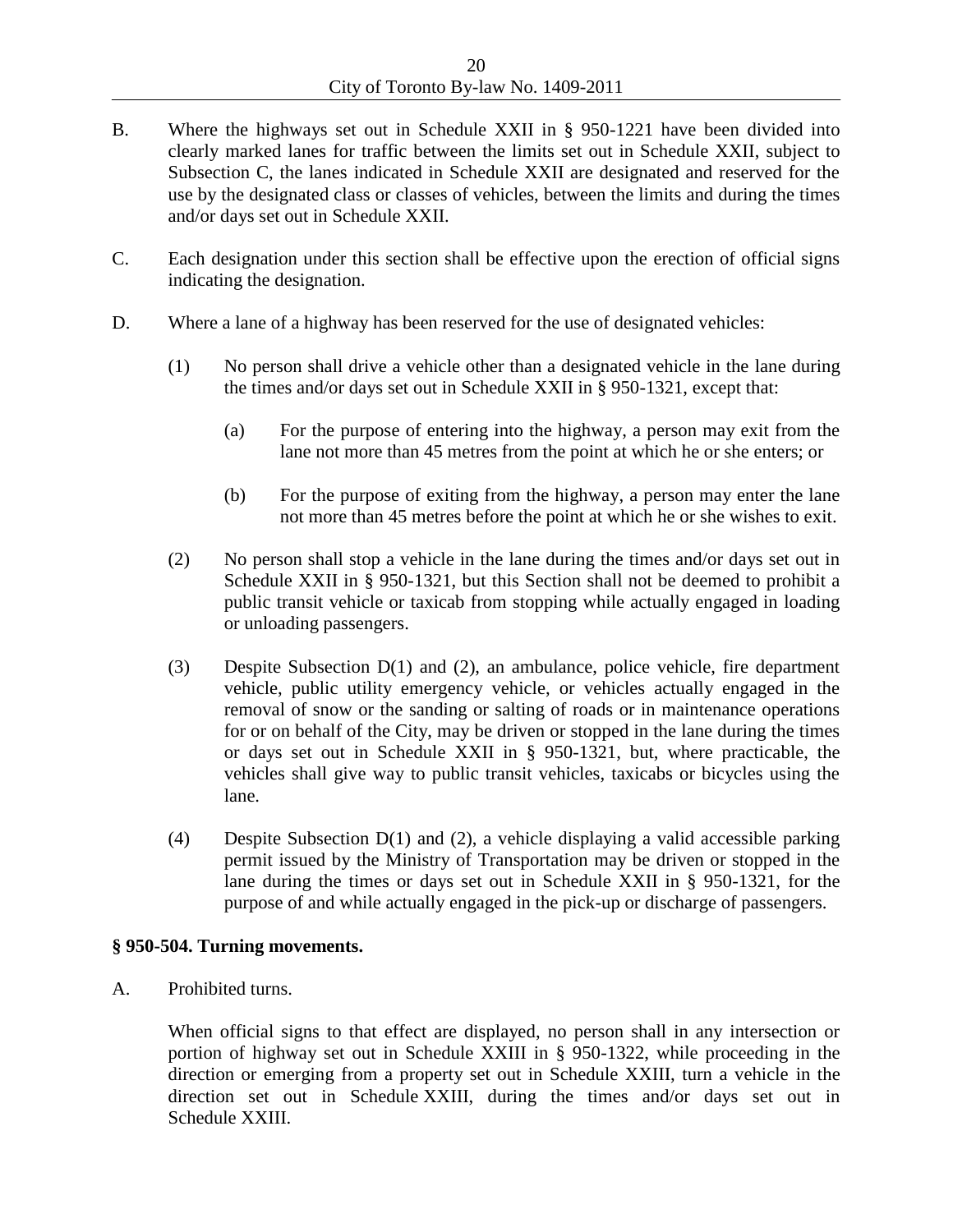B. Compulsory turns.

When official signs to the effect are displayed, no person operating a vehicle shall upon entering a highway set out in Schedule XXIV in § 950-1323 from a highway set out in Schedule XXIV proceed across the highway set out in Schedule XXIV into the highway or property set out in Schedule XXIV.

### **§ 950-505. Entry prohibited.**

Where official signs to that effect are displayed, no person operating a vehicle shall enter the highway or property set out in Schedule XXV in § 950-1324 from the highway or property set out in Schedule XXV.

#### **§ 950-506. Through highways, stop controls and yield controls.**

- A. Through highways.
	- (1) The highways set out in Schedule XXVI in § 950-1325 between the limits set out in Schedule XXVI, except as provided in Subsection A(2) of this section, are hereby designated as through highways for the purposes of the *Highway Traffic Act*.
	- (2) The designation in Subsection A(1) of this section of a highway or portion of highway as a through highway shall not include any intersection therein where the highway intersected is a King's Highway or where traffic control signals are installed.
- B. Compulsory stops.

The erection of stop signs is hereby authorized at each of the intersections set out in Schedule XXVII in § 950-1326 for the control of traffic entering the intersection from the highway or portion of highway set out in Schedule XXVII.

C. Yield controls.

The erection of yield signs is hereby authorized at each of the intersections set out in Schedule XXVIII in § 950-1327 for the control of traffic entering the intersection from the highway or portion of highway set out in Schedule XXVIII.

#### **§ 950-507. Restricted vehicle widths.**

A. The highways set out in Schedule XXIX in § 950-1328, between the limits set out in Schedule XXIX, are hereby designated to restrict the travel of vehicles of a width greater than set out in Schedule XXIX and no person shall drive a vehicle therein having a greater width than that set out in the Schedule.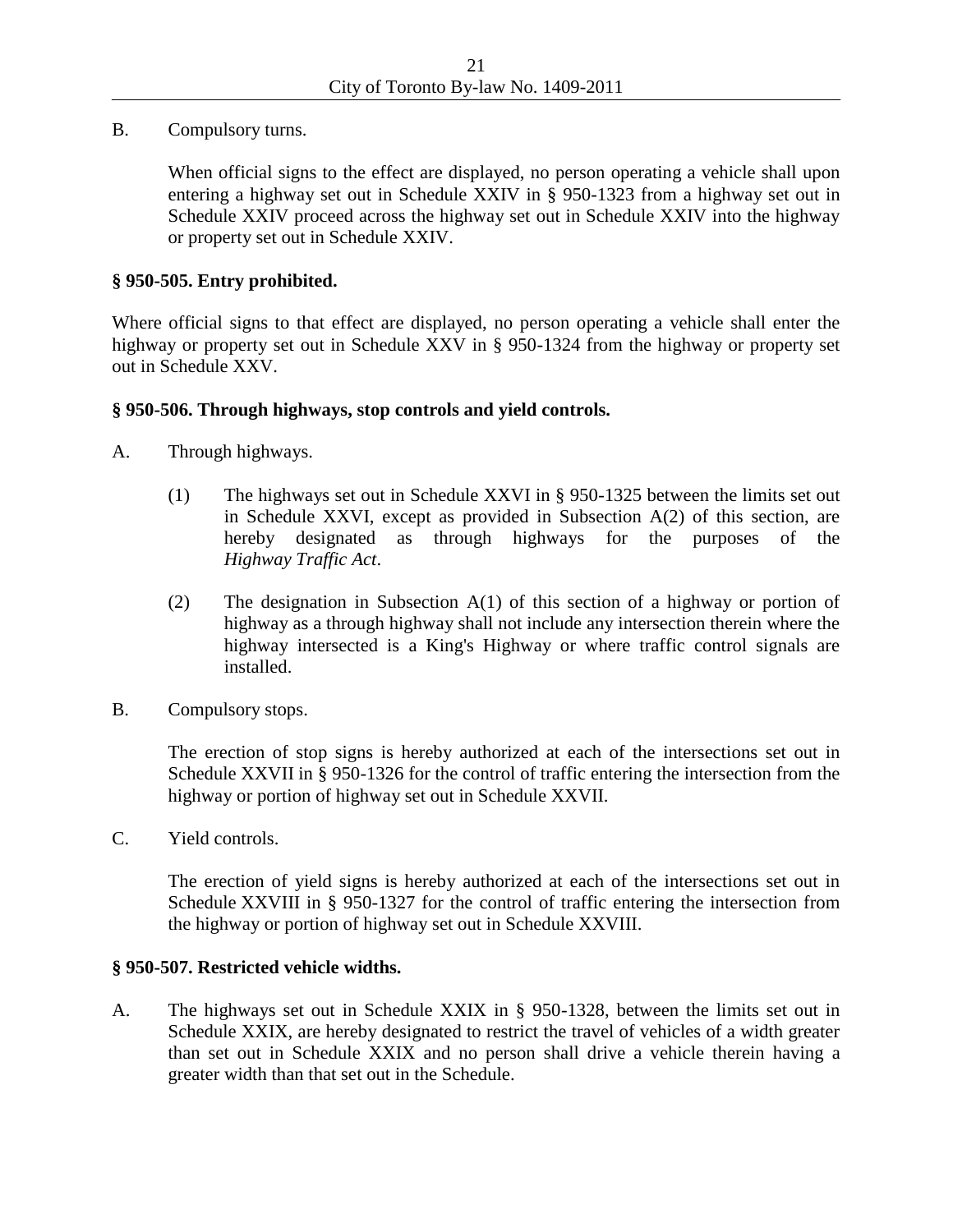B. Each designation made under Subsection A shall be effective upon the erection of authorized signs at each entrance to the highway indicating the limitations on the width of vehicle permitted on the highway.

### **§ 950-508. Heavy vehicles.**

- A. Except as provided in Subsection B, when official signs to that effect are displayed, no person shall move, drive, park or operate a heavy truck or a heavy vehicle on the highways set out in Schedule XXX in § 950-1329 between the limits set out in Schedule XXX during the times and/or days set out in the Schedule.
- B. Subsection A shall not apply to any vehicle actually engaged in making a delivery to, a collection from, or providing a service to, premises which cannot be reached except by way of a highway or a portion of highway referred to in said subsection or to prohibit the use of such vehicles for such purpose, provided that in making such delivery, collection, or providing the service, said highway or portion of highway is travelled only insofar as is unavoidable in getting to and from such premises.

### **§ 950-509. Loads and speeds on bridges.**

- A. When official signs to that effect are displayed, no person shall drive, move or operate any vehicle over any bridge set out in Schedule XXXI in § 950-1330 that exceeds the gross weight prescribed for such bridge in Schedule XXXI.
- B. When official signs to that effect are displayed, no person shall drive, move or operate any vehicle over any bridge set out in Schedule XXXII in § 950-1331 at a speed greater than the speed set out in Schedule XXXII.

## **§ 950-510. Issuance of permits.**

- A. The General Manager is hereby appointed as the officer of the City to issue permits on behalf of the City in relation to heavy or oversized vehicles under section 110 of the *Highway Traffic Act*.
- B. Car-share parking permits.
	- (1) Applications.
		- (a) A car-share organization/company may submit an application to the General Manager for a car-share parking permit for a car-share vehicle, in accordance with this section.
		- (b) Application for a car-share parking permit by a car-share organization/company for a car-share vehicle shall contain the following:
			- (i) Name, address and telephone number of the car-share organization/company; and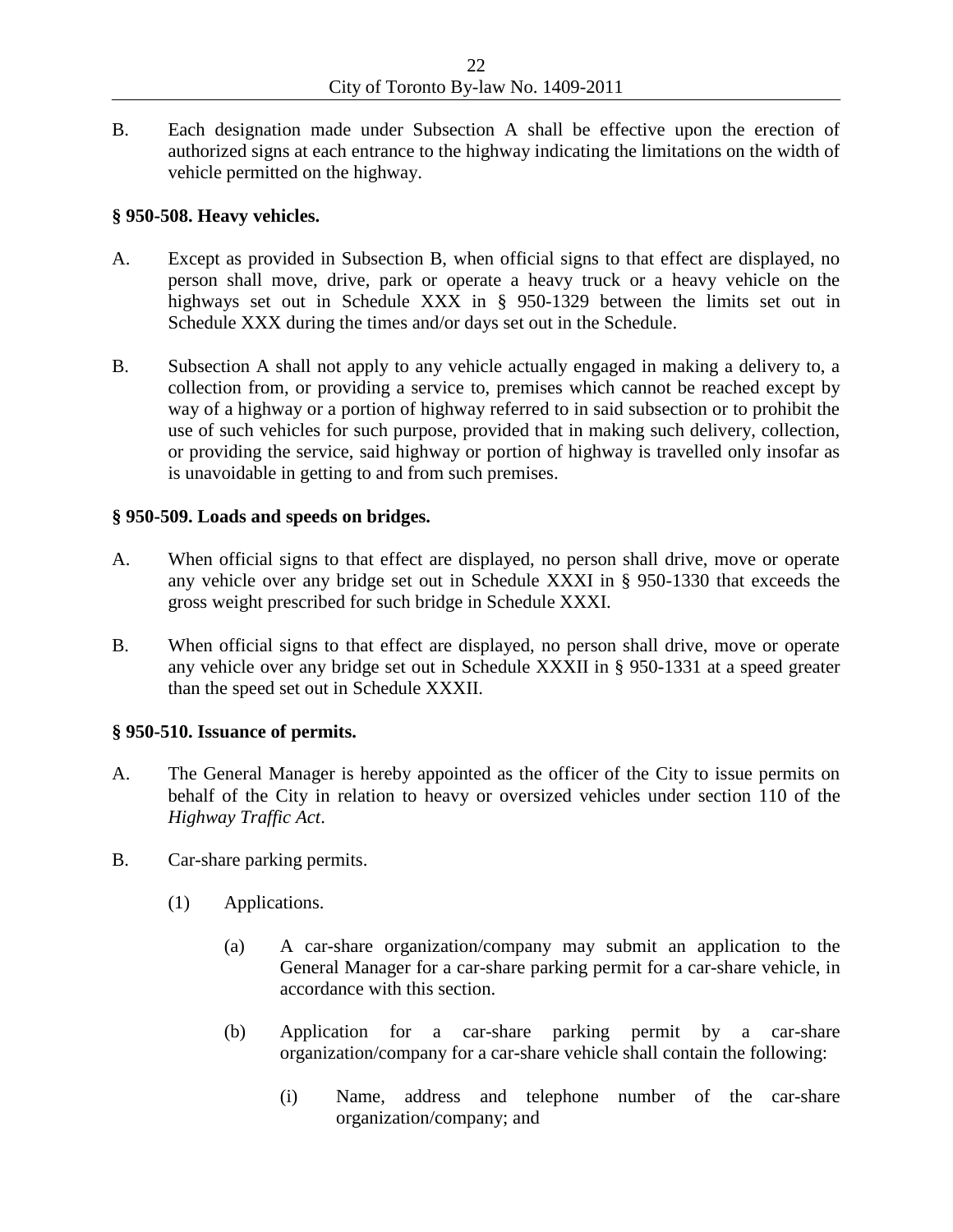- (ii) A copy of the valid motor vehicle registration for the car-share vehicle.
- (2) Issuance of car-share parking permit.
	- (a) A car-share parking permit may be issued only to a car-share organization/company and only for a car-share vehicle, where the requirements of § 950-510B(1) are complied with.
	- (b) A car-share parking permit, when issued, is only valid for the particular car-share vehicle and car-share vehicle parking area identified on the permit.
	- (c) The total number of car-share parking permits issued under this chapter shall not exceed 20.
- (3) Allocation of permits.

Car-share parking permits will be issued by the General Manager on a "first come basis".

- (4) Term and termination.
	- (a) A car-share parking permit will be valid for a period of one year from the date of issuance, unless terminated earlier by the General Manager.
	- (b) Despite Subsection 950-510B(4)(a), the General Manager may terminate any car-share parking permit at any time.
- (5) Fees.
	- (a) The applicant, upon the issuance of a car-share parking permit, shall pay to the City the non-refundable fee as set out in Municipal Code Chapter 441, Fees and Charges.
	- (b) The General Manager shall not be required to refund the fee or any portion of the fee for a car-share parking permit terminated under Subsection 950-510B(4)(b).
- (6) Car-share vehicle parking areas.

Car-share vehicle parking areas are authorized and assigned on the highways at the sides and at the locations set out below for the number of car-share vehicles with a valid car-share parking permit: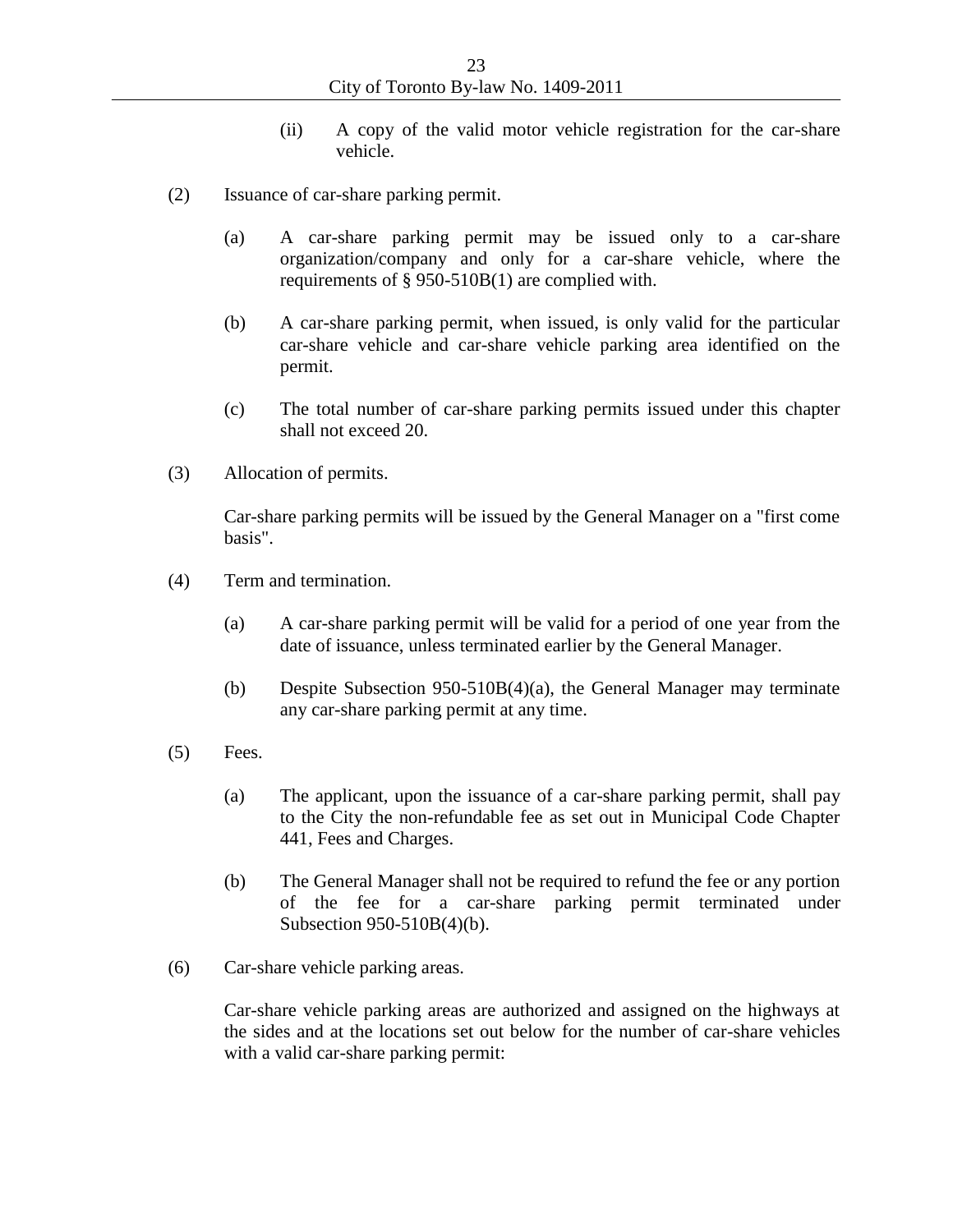| 24                                   |  |
|--------------------------------------|--|
| City of Toronto By-law No. 1409-2011 |  |

| <b>Highway</b>       | <b>Side</b> | <b>Between</b>                                                                                      | <b>No. of Spaces</b> |
|----------------------|-------------|-----------------------------------------------------------------------------------------------------|----------------------|
|                      |             |                                                                                                     |                      |
| Ed Mirvish Way       | West        | A point 34 metres north of King Street<br>West and a point 22 metres further north                  | $\overline{4}$       |
|                      |             |                                                                                                     |                      |
| <b>Emily Street</b>  | East        | A point 9 metres north of Wellington<br>Street West and a point 22 metres<br>further north          | $\overline{4}$       |
|                      |             |                                                                                                     |                      |
| <b>Gould Street</b>  | North       | A point 6 metres east of the east curb of<br>Dalhousie Street and a point 24 metres<br>further east | $\overline{4}$       |
|                      |             |                                                                                                     |                      |
| Jordan Street        | East        | A point 12 metres south of King Street<br>West and a point 22 metres further south                  | $\overline{4}$       |
|                      |             |                                                                                                     |                      |
| <b>Mutual Street</b> | West        | A point 12 metres south of Dundas<br>Street East and a point 11 metres further<br>south             | $\overline{2}$       |
|                      |             |                                                                                                     |                      |
| <b>Mutual Street</b> | West        | A point 29 metres south of Dundas<br>Street East and a point 11 metres further<br>south             | $\overline{2}$       |

## **§ 950-511. Community safety zones.**

A. When any highway or portion of highway as set out in Schedule XXXIII in § 950-1332 has been marked to comply with the *Highway Traffic Act*, said highway or portion of highway shall be designated as a community safety zone within the meaning of Section 214.1 of the *Highway Traffic Act*.

# ARTICLE VI **Parking Lots**

#### **§ 950-600. Definitions.**

As used in this article, the following terms shall have the meanings indicated:

ATTENDANT-OPERATED CAR-PARK — A car-park where an employee or employees of the Parking Authority are stationed to collect the parking fee.

BUS — A motor vehicle designed for carrying 10 or more passengers and used for the transportation of persons, and includes a school bus.

CAR-PARK — Land, buildings and structures where vehicles may be parked which have been acquired, established, laid out or improved by the City or the Parking Authority, or buildings or structures, for or in connection with the parking of motor vehicles, which have been erected by the City or the Parking Authority.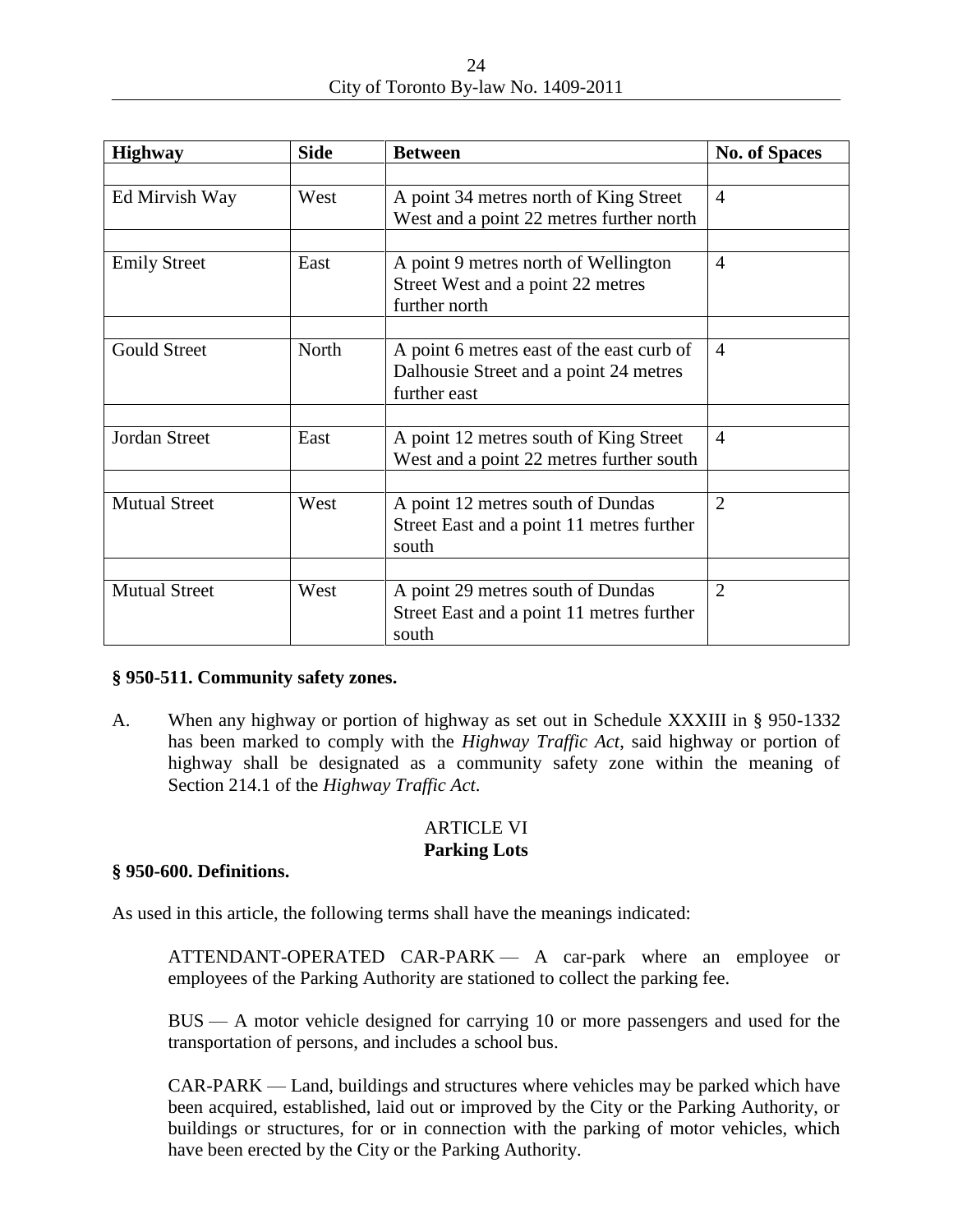CERTIFIED OFFICER (PARKING OFFENCES) — Any person certified by the Chief of the Toronto Police Service as competent for the purposes of enforcing one or more municipal parking by-laws within the City of Toronto or any specified part or parts thereof for any period set out in the certificate and whose certificate has not lapsed or been suspended or cancelled by the Chief.

CHIEF — The Chief of the Toronto Police Service.

MOTORCYCLE — A self-propelled vehicle having a seat or saddle for the use of the driver and designed to travel on not more than three wheels in contact with the ground, and includes a bicycle with a motor attached and a motor scooter.

MOTOR VEHICLE — Includes an automobile, motorcycle, streetcar and any other vehicle propelled or driven otherwise than by muscular power, but does not include motor vehicles running only upon rails other than streetcars.

MUNICIPAL LAW ENFORCEMENT OFFICER — A person employed by the Parking Authority appointed as a municipal law enforcement officer under Chapter 150, Municipal Law Enforcement Officers, as amended or replaced from time to time.

PARKING — The standing still of a vehicle, whether occupied or not.

PARKING AUTHORITY - The Toronto Parking Authority as established by Chapter 179, Parking Authority, as amended or replaced from time to time.

PARKING INVOICE — A notice placed on a motor vehicle or issued to the owner or operator of the motor vehicle for the purpose of advising of the amount of any outstanding fees payable under § 950-601 and the requirements for payment.

PARKING MACHINE — An automatic or other electronic, electromechanical or mechanical device, with the necessary standard for the device, for the purpose of controlling and regulating the parking of any vehicle in a parking space and which, when the required payment has been made and the machine activated, allows access to the carpark and/or issues a card indicating the date and time of the activating and the permitted period for parking.

PARKING METER — An automatic or other electronic, electromechanical or mechanical device, with the necessary standard for the device, for the purpose of controlling and regulating the parking of any vehicle in a parking space and measuring and recording the duration of the parking.

PARKING SPACE — A portion of the surface of a car-park normally designated by lines painted or marked on the surface of the car-park.

PERMITTED PERIOD — The duration of parking in or on a car-park permitted as shown on a parking meter or a card issued by a parking machine.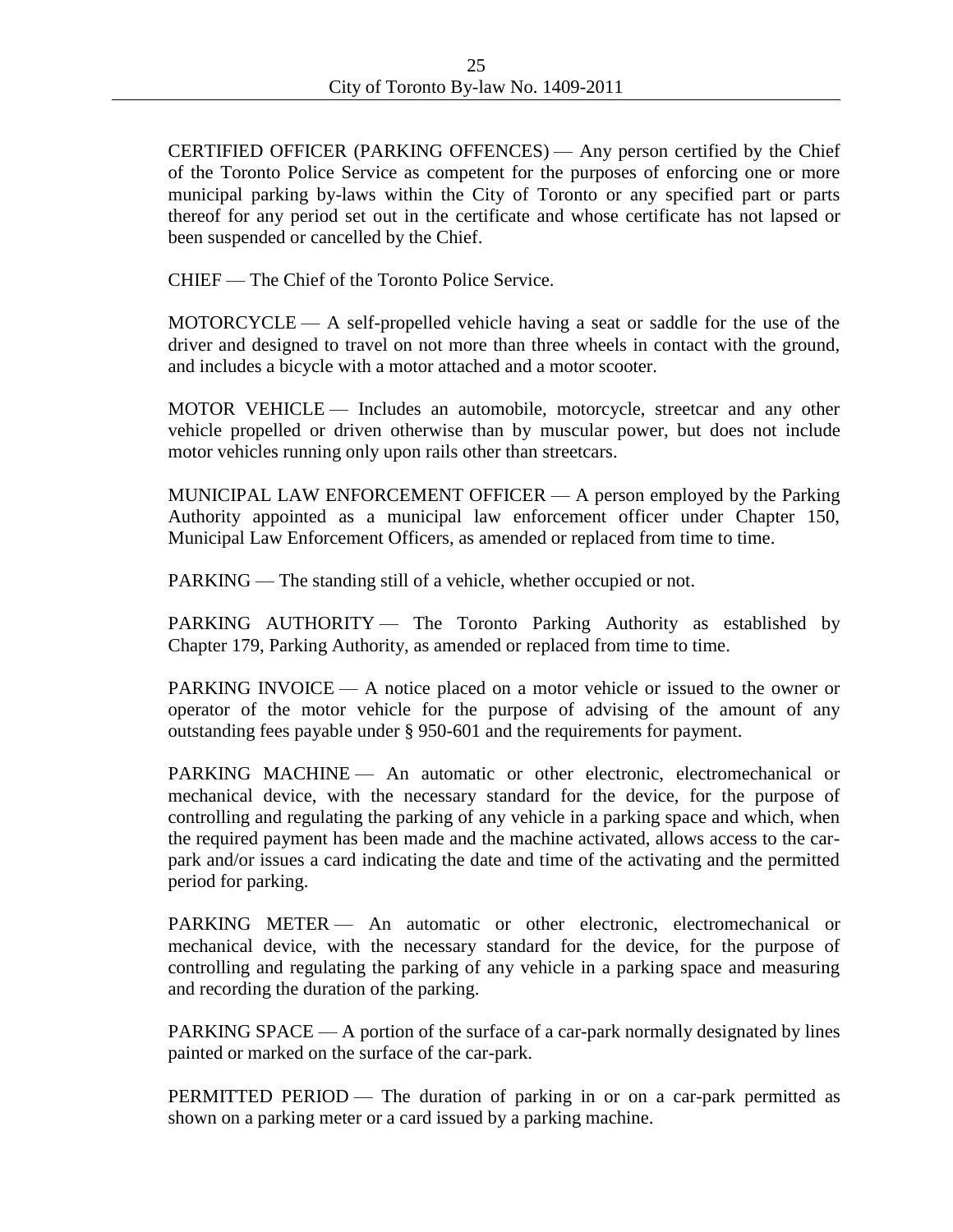SCHOOL BUS — A bus that:

- A. Is painted chrome yellow; and
- B. Displays on the front and rear thereof the words "school bus" and on the rear thereof the words "do not pass when signals flashing."

VEHICLE — A motor vehicle, trailer, traction engine, tractor, bicycle and any vehicle drawn, propelled or driven by any kind of power, including muscular power, but does not include a motorized snow vehicle or streetcar.

# **§ 950-601. Municipal parking facilities.**

- A. For the purpose of controlling and regulating parking in or on car-parks and to measure and record the time during which a vehicle has been parked and the amount of fee to be collected for parking, the erection, maintenance and operation of parking meters or parking machines and the stationing of attendants in or on those car-parks set out in Schedule XXXIV to § 950-1333, and the designation of parking spaces in connection with that parking, are authorized.
- B. The Parking Authority is authorized to erect parking meters or parking machines and/or station attendants in or on any car-park and erect those gates, attendant shelters, signs and markers or other devices as may be necessary for the safe and efficient operation of the car-park.
- C. Where attendants are stationed or where parking meters, parking machines or other parking devices have been installed under the authority of this section:
	- (1) If parallel parking is permitted, no person shall park a vehicle in a parking space unless the front wheels of the vehicle are opposite to the parking meter provided for the space, except that, in any case when two meters are mounted on the same standard, the rear of the forward vehicle shall be opposite to or as close as is practicable to the forward parking meter, and the front of the rear vehicle shall be opposite to or as close as practicable to the rear meter.
	- (2) If angle parking is permitted, no person shall park a vehicle in a parking space unless the front of the vehicle is as close as is practicable to the parking meter provided for the space.
	- (3) If a parking space has been designated by lines painted on the surface of the carpark, no person shall park any vehicle in a manner that it is not wholly within the area designated as a parking space unless the vehicle is of a length which renders it impossible to park in one parking space, in which case the adjoining parking space shall, in addition, be used, and the necessary fees shall be paid for both parking spaces used, or where parking meters or parking machines have been installed, the necessary payment shall be made as required for the parking machine or the parking meters provided for both parking spaces used.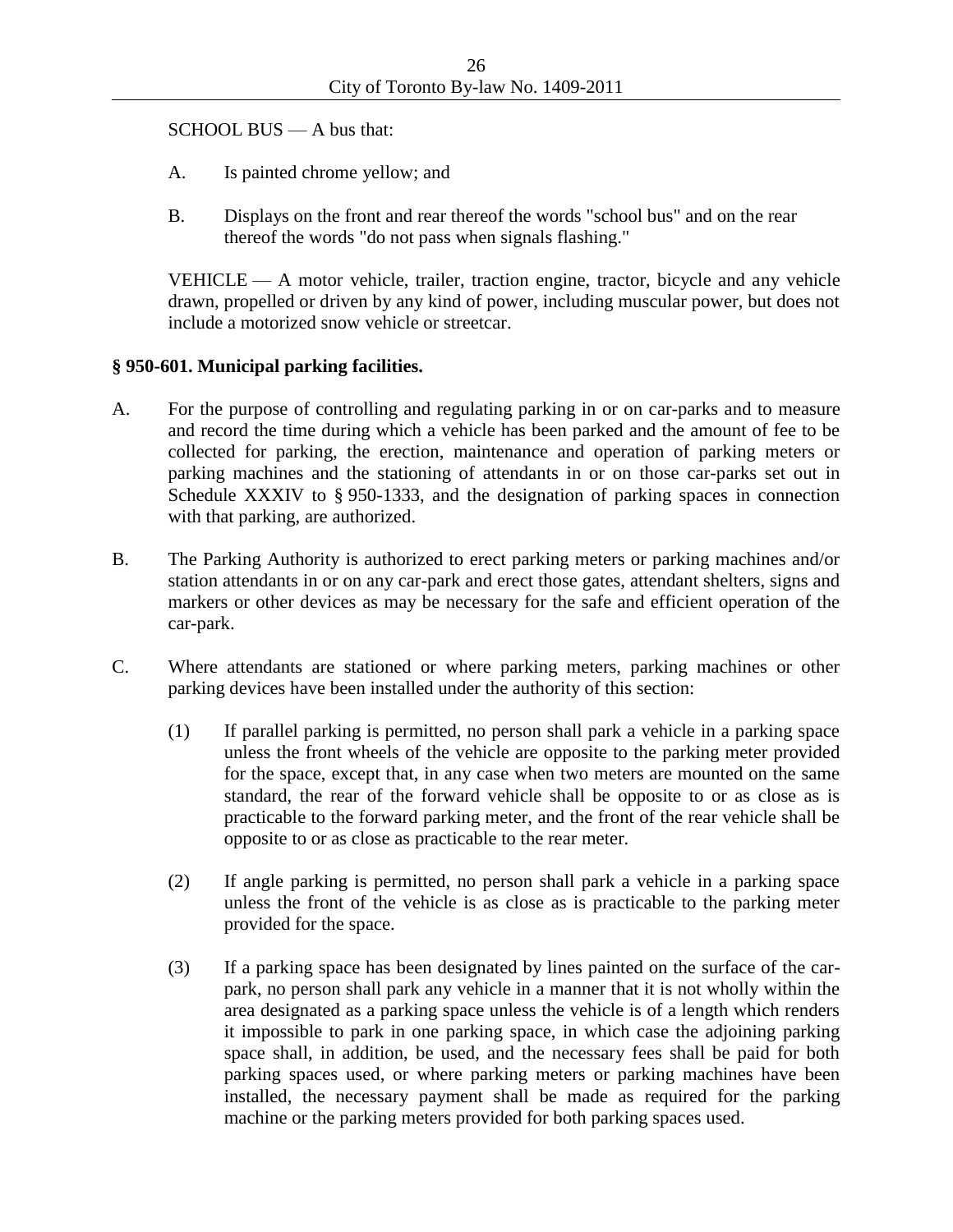- D. The Parking Authority shall prescribe the fee for the parking of a vehicle and the use of parking meters or parking machines in or on any car-park, and the driver of every vehicle parked in any space in or on any car-park shall pay the fee so prescribed.
- E. The amount of the fee for parking shall be displayed in a conspicuous place in or on each car-park by means of a sign or signs of a design which is not misleading.\
- F. Regulations at parking meters.
	- (1) Where parking meters have been erected in a car-park under the authority of § 950-601A, no person shall park any vehicle in a parking space in or on a car-park where parking meters are installed at any time unless the meter controlling the parking space is used and the fee paid in accordance with the rate as prescribed by the Parking Authority under § 950-601D, and unless the meter is set in operation in accordance with the instructions attached to it.
	- (2) The fee stipulated for a given period in a parking space shall be paid for that period or any portion of it, and the period shall be measured by the parking meter controlling the space.
	- (3) Nothing in this subsection shall prevent a person parking a vehicle in a parking space from using the unexpired time remaining on a parking meter from its previous use without depositing a further payment in the parking meter.
- G. Regulations at parking machines.
	- (1) Where parking machines have been erected in a car-park under the authority of § 950-601A, the permitted period for parking shall be measured by the parking machine, and no person shall park any vehicle in or on any car-park where a parking machine is in operation at any time unless the parking machine controlling the car-park is used and a fee deposited in accordance with the rate as prescribed by the Parking Authority under § 950-601D and the machine is activated, or at any time not within the permitted period, but this subsection shall not apply to a portion of any car-park where the parking of vehicles on the portion is regulated and controlled by parking meters.
	- (2) No person shall park any vehicle in or on a car-park unless the card issued by the parking machine is placed inside the windshield of the vehicle in a position that the writing and markings on it face outward and can be easily seen from outside the vehicle.
- H. At attendant-operated car-parks, the attendant at the car-park shall, at the time of receiving each motor vehicle, give or cause to be given to the person from whom the vehicle is received a numbered receipt bearing, on the same side as the number, a clear statement of the extent of the responsibility accepted by the Parking Authority with respect to loss or damage to the motor vehicle and the contents of it while parked, stored or otherwise in the care of the Parking Authority or any of its employees.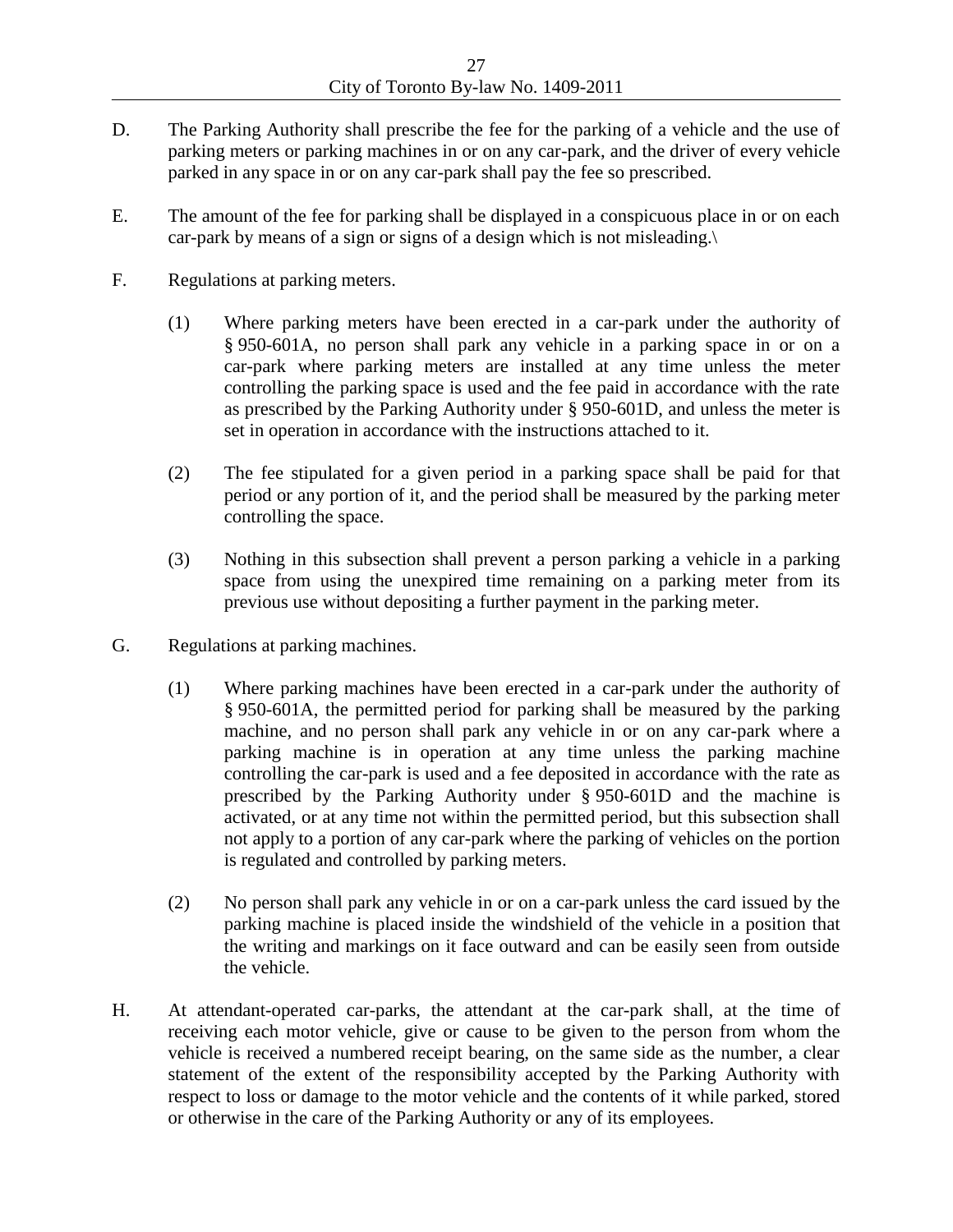- I. No person shall deposit or cause to be deposited in any parking meter or parking machine any slug, device or other substitute for a coin of Canada or of the United States of America.
- J. No person shall deface, injure, tamper with, open or wilfully break, destroy or impair the usefulness of any parking meter, parking machine or other parking device erected under the authority of this article.
- K. No person driving or in charge of a motor vehicle shall allow the motor vehicle to stand unattended in or on any car-park unless it is locked in a manner as to prevent its operation by any person not authorized by the owner, driver or person in charge of the motor vehicle.
- L. No person driving or in charge of a motor vehicle shall leave any purse, parcel, case or other property in a motor vehicle standing unattended in or on a car-park unless the doors of the motor vehicle are locked in a manner as to prevent access to the inside of the vehicle.
- M. No person shall use any car-park:
	- (1) For the purpose of parking a vehicle while repairs are being made to the vehicle unless the repairs are of an emergency nature and are required to be made so that the vehicle can be moved from the car-park; or
	- (2) For any purpose other than parking purposes unless permission to do so is granted by the Parking Authority.
	- (3) Despite § 950-601M(2), municipal car-park 701 located at Fallingbrook Avenue and Kingston Road may be used for vehicular access to and from Fallingbrook Road to and from the property at 1206-1210 Kingston Road.
- N. No person shall park or leave a motor vehicle which is the subject of an unpaid parking invoice or invoices in a car-park until the outstanding invoice(s) have been paid in full as required.
- O. No person shall park or leave any vehicle in or on any part of a car-park contrary to this article, where one or more signs have been erected prohibiting the parking or leaving, or stating the conditions on which a motor vehicle may be parked or left.
- P. No person shall park or leave any bus in or on any part of the car-parks listed in this subsection contrary to this article, where one or more signs have been erected prohibiting the parking or leaving, or stating the conditions on which a motor vehicle may be parked or left:
	- (1) Car-park No. 222 Skydome Bus Parking Lot 305 Bremner Boulevard.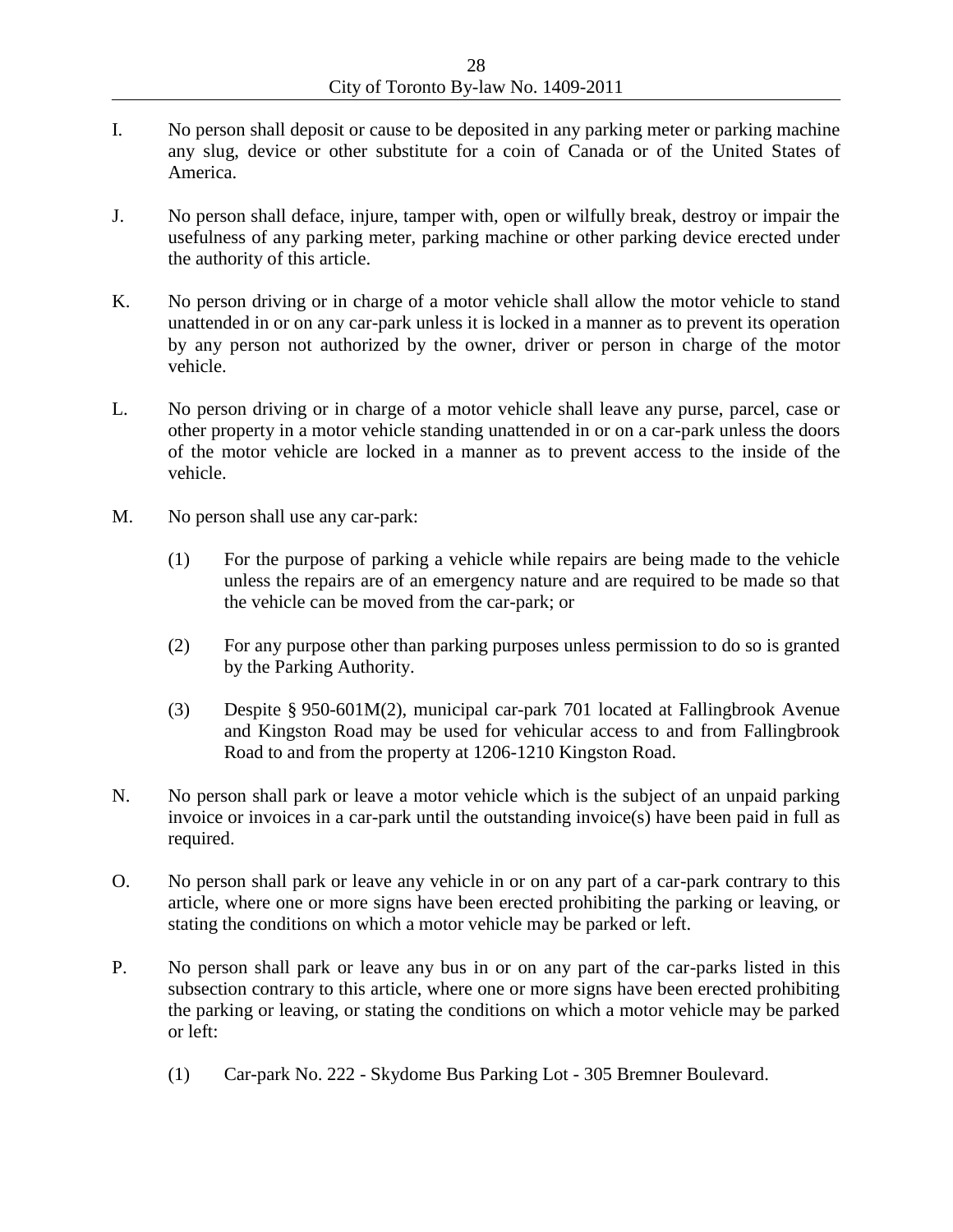- Q. Despite any other provision in this article, the requirement to pay or deposit a fee and to use, set in operation, or activate a parking machine or parking meter shall not apply on June 6, September 17 and November 11 of each year, to persons operating a vehicle to which a valid Ontario Veteran licence plate is registered and affixed.
- R. Despite any other provision in this article, the requirement to pay or deposit a fee or rate with a parking attendant at an attendant-operated car-park shall not apply on June 6, September 17 and November 11 of each year, to persons operating a vehicle to which a valid Ontario Veteran licence plate is registered and affixed.

## **§ 950-602. Removal of vehicles.**

Where any person who has parked or left a vehicle contrary to §§ 950-601O and 950-601P, the following shall apply:

- A. Subject to § 950-602D, a police officer, police cadet or municipal law enforcement officer, upon discovery of a vehicle parked or left contrary to §§ 950-601O and 950- 601P, may cause it to be moved or taken to and placed or stored in a suitable place, and all costs and charges for the removal, care and storage of it are a lien upon the vehicle which may be enforced in the manner provided by the *Repair and Storage Liens Act*.
- B. In addition to § 950-602A, but subject to § 950-602D, where signs have been posted as required by §§ 950-601O and 950-601P, any motor vehicle parked or left contrary to that prohibition shall be deemed to have been parked or left without the consent of the Parking Authority or the City, and the vehicle may be removed from the property or impounded, or both, and the owner of that vehicle shall be responsible for the expenses incurred by the Parking Authority for both the removal and impounding of the vehicle.
- C. Any lien upon a vehicle removed under § 950-602A or any charges for the expense of removing and impounding a vehicle parked or left in contravention of §§ 950-601O and 950-601P and removed and impounded under § 950-602A may be enforced by the person or persons who have care and control of the vehicle after the vehicle has been removed and impounded.
- D. No vehicle parked or left in contravention of §§ 950-601O and 950-601P shall be removed or impounded unless the Parking Authority:
	- (1) Requests a police officer or police cadet or municipal law enforcement officer acting under the supervision of a police officer or police cadet to supervise the removal and impounding of the vehicle; or
	- (2) Requests a municipal law enforcement officer not acting under the supervision of a police officer or police cadet to remove or cause to remove, or impound the vehicle, or both, in which case the Parking Authority shall ensure that:
		- (a) The person is a certified officer (parking offences) for the purposes of enforcing by-laws respecting parking on municipal property;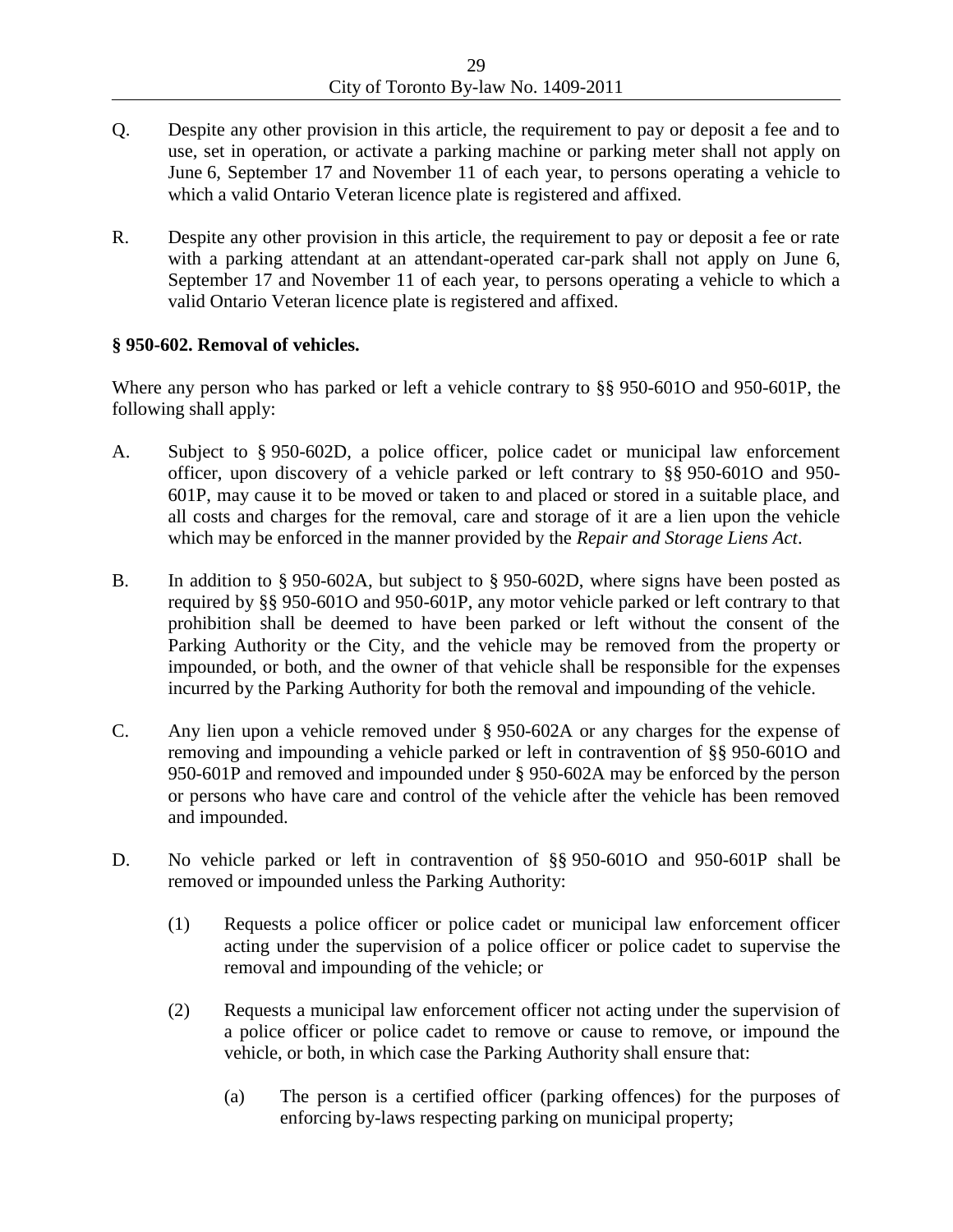- (b) The car-park that the vehicle is parked or left on has been inspected and approved by the Chief with satisfactory information furnished to satisfy the Chief that:
	- [1] The boundaries of the car-park are clearly defined;
	- [2] Signs with dimensions, contents and in sufficient locations as approved by the Chief are posted on the car-park;
	- [3] There are no signs on the car-park that refer to the tagging and towing of vehicles except signs that have been approved by the Chief;
	- [4] All signs posted on the car-park that refer to the towing of vehicles will be removed if the Chief's approval of the car-park is cancelled;
	- [5] Any reference to a municipal by-law in a sign posted on the carpark is a reference to a by-law currently in force;
	- [6] The Toronto Police Service has current information on file as to the licensed tow operator contracted to provide services to the carpark and the public garage where vehicles removed from the carpark will be stored;
	- [7] The owner of any vehicle removed from the car-park will have twenty-four-hour access to information as to where the removed vehicle is stored; and
	- [8] The owner of any vehicle removed from the property will be entitled to a Toronto Police Service review of actions taken to remove the vehicle from the car-park;
- (c) A parking infraction notice is issued and served at the time of the alleged parking infraction in accordance with Part II of the *Provincial Offences Act*;
- (d) A waiting period of 30 minutes has expired; and
- (e) The municipal law enforcement officer who issued the parking infraction notice issues a Toronto Police Service tow card in respect of the vehicle at the time of the removal.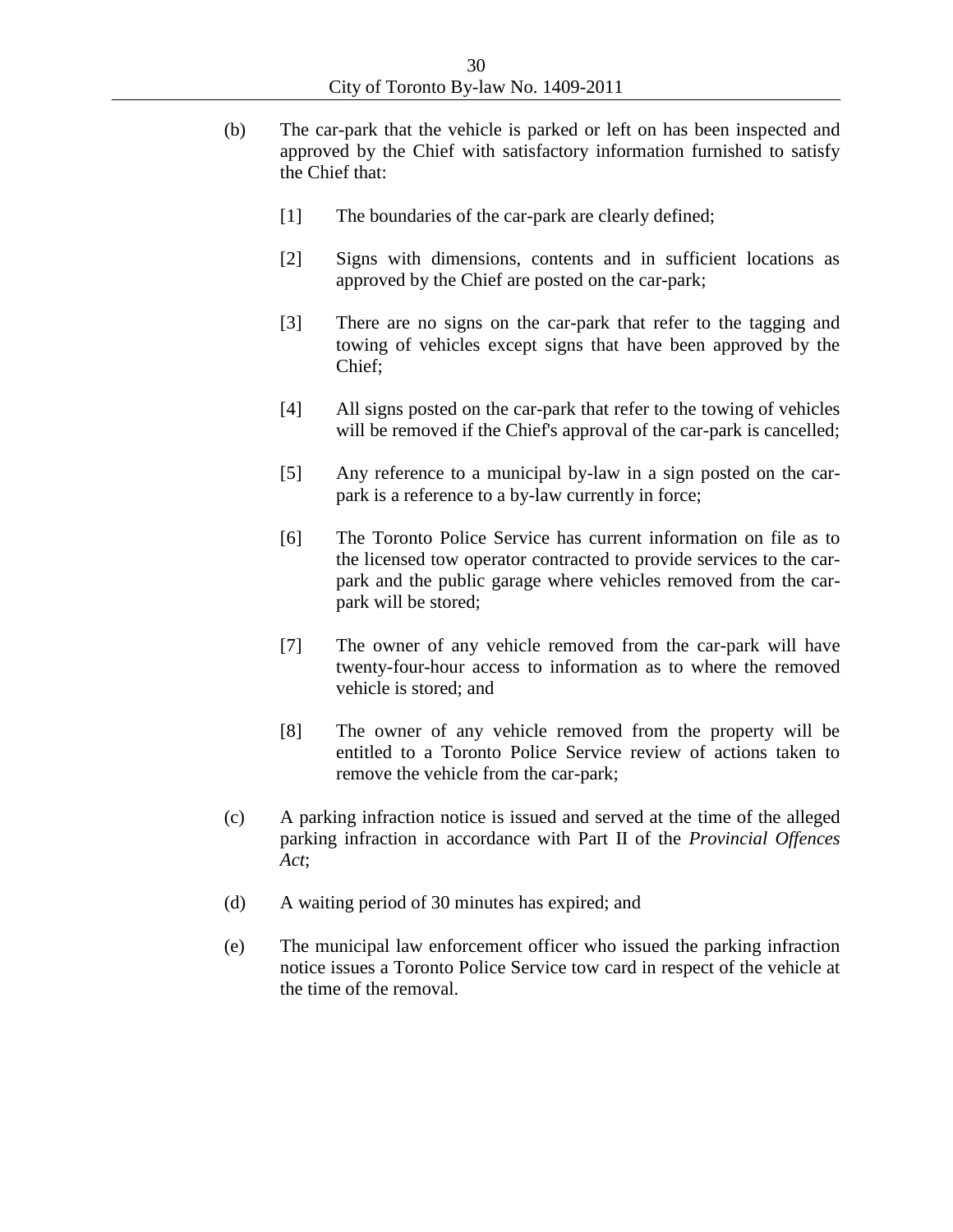# ARTICLE VII **Speed Limits**

#### **§ 950-700. Speed limits on public highways.**

- A. No motor vehicle shall be driven at a greater rate of speed than that specified in Schedule XXXV in § 950-1334 on any highway and between the limits set out in Schedule XXXV.
- B. No person shall drive a motor vehicle on a highway within a school speed zone at a speed greater than 40 kilometers per hour on any highway and between the limits and during the times as set out in Schedule XXXVI in § 950-1335, on the days when school is regularly held.
- C. The speed limits set out in Subsections A and B shall become effective only after the required official signs are posted.

## ARTICLE VIII **School Bus Loading Zones**

#### **§ 950-800. School bus loading zones.**

School bus loading zones are hereby designated on the portions and sides of highways as set out in Schedule XXXVII in § 950-1336.

# ARTICLE IX **Pedestrian Crossovers and Traffic Control Signals**

#### **§ 950-900. Pedestrian crossovers.**

The portions of the roadways set out in Schedule XXXVIII in § 950-1337, at the locations set out in Schedule XXXVIII, are designated as pedestrian crossovers and shall be indicated as such as prescribed by the *Highway Traffic Act*.

#### **§ 950-901. Traffic control signals.**

- A. The portions of the highways or intersections set out in Schedule XXXIX in § 950-1338, at the locations set out in Schedule XXXIX, are designated for the installation of traffic control signals and shall be indicated as such as prescribed by the *Highway Traffic Act*.
- B. Blockage of Signalized Intersections.
	- (1) A driver of a vehicle or a streetcar operator approaching a traffic control signal at an intersection showing a circular green or green arrow, circular amber or amber arrow indication, is prohibited from entering the intersection unless traffic in front of him or her is moving in a manner that would reasonably lead him or her to believe he or she can clear the intersection before the signal indication changes to a circular red indication.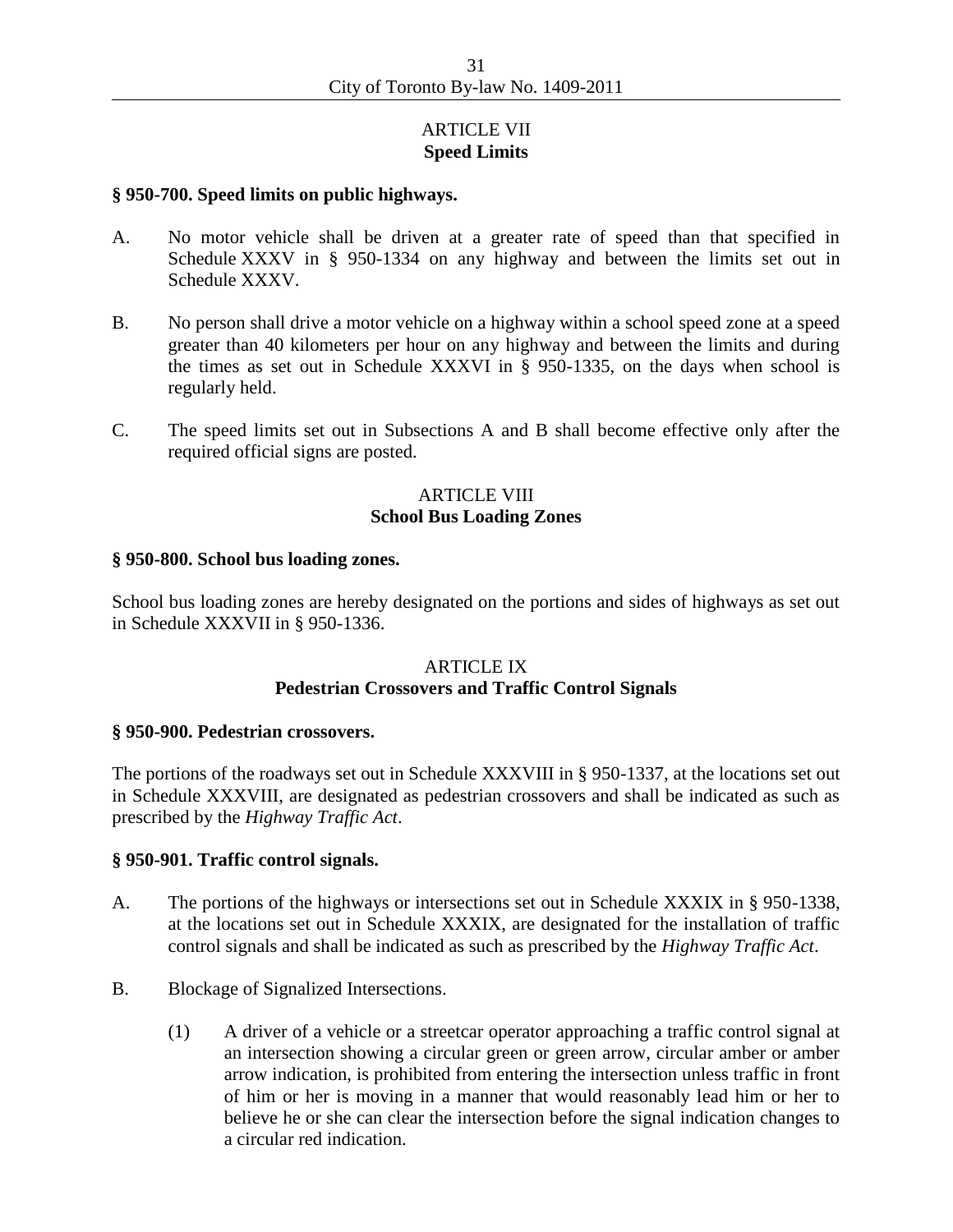- (2) Subsection B(1) does not apply to a driver or streetcar operator who enters an intersection for the purpose of turning to the right or left into an intersection highway and signals his or her intention to make a right or left turn prior to entering the intersection.
- (3) Subsections B(1) and B(2) apply to all intersections that are controlled by traffic control signals within the City.

# ARTICLE X **Traffic Calming and Speed Control Zones**

### **§ 950-1000. Traffic calming.**

- A. Any highway or part of a highway between the limits set out in Schedule XXXX in § 950-1339 is designated as having traffic calming measures.
- B. Only those highways or portions of highways designated under Subsection A are eligible to have a designated 30 kilometer per hour speed limit, so designated under the provisions of § 950-700 and listed in Schedule XXXV in § 950-1334.

## **§ 950-1001. Speed control zones – public laneways.**

A. Laneways.

The installation of either or both asphalt and prefabricated speed bumps as described in Drawing No. 421F-2431 or Drawing No. 421F-2901-98, in those parts of the public laneways designated in Schedule XXXXI in § 950-1340 is authorized, as shown on, or within five metres in either direction of, the locations of the drawings noted in Schedule XXXXI.

- B. Signs.
	- (1) The speed control zones designated in Schedule XXXXI in § 950-1340 shall be marked by the placing of signs of a description shown as Detail A on Drawing No. 421F-2432 or on Drawing No. 421F-2903 at the end of this chapter at the locations indicated on the Drawings set out in Subsection A.
	- (2) The speed control devices, including speed bumps, authorized in Subsection A shall be marked by the placing of signs of a description shown as Detail B and Detail C on Drawing No. 421F-2432 or on Drawing No. 421F-2903 at the locations indicated on the Drawings set out in Subsection A.
	- (3) Any signs installed subsequent to September 26, 1994, shall be in accordance with Drawing No. 421F-4178 or Drawing No. 421F-4276.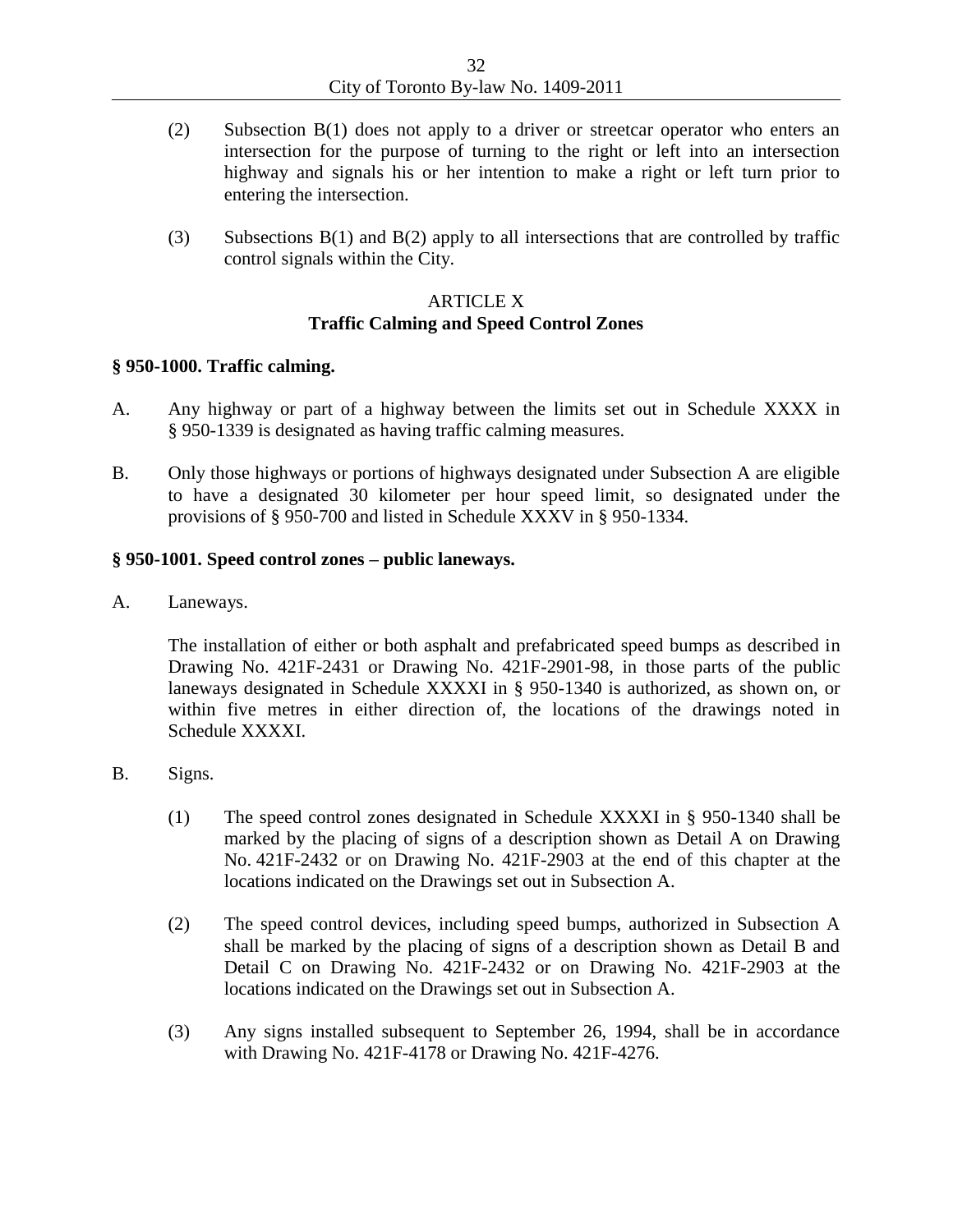# ARTICLE XI **Exceptions and Applicability**

#### **§ 950-1100. Exceptions.**

- A. Section 950-200B (U-turns prohibited) § 950-200D (Sidewalks and Curbs), § 950-400 (General Stopping and Parking Regulations), § 950-401 (Stands for Taxicabs), § 950-402 (Commercial, Passenger, Bus and Delivery Vehicles Loading and Parking Zones), § 950-403 (Safety Zones), § 950-404 (Permitted Angle Parking), § 950-405 (Stopping, Standing and Parking Restrictions and Prohibitions on Certain Highways), § 950-500 (One-way Traffic), § 950-501 (Two-way Left Turn Only Lanes), § 950-502 (Left Lane Restrictions), § 950-503 (Reserved Lanes for Designated Classes of Vehicles), § 950-504 (Turning Movements), § 950-505 (Entry Prohibited) and § 950-507 (Restricted Vehicle Widths) shall not, if compliance therewith would be impracticable, apply to:
	- (1) Ambulances, police or fire department vehicles or any other vehicle required in the case of emergency vehicles; or
	- (2) Vehicles actually engaged in works undertaken for or on behalf of the City, the Toronto Transit Commission or a public transit agency authorized to operate in the City or a public utility, including utilities providing telecommunications, energy or water/wastewater services.
- B. Filming.

With the exception of § 950-400H, this Chapter does not prevent the holder of a permit issued under Chapter 459, Filming, from parking on any highway set out in the permit during the period for which the permit is issued even if parking is restricted by this Chapter.

#### **§ 950-1101. Applicability.**

The schedules referred to in this Chapter shall form part of this Chapter, and each entry in a column of such a Schedule shall be read in conjunction with the entry or entries across therefrom and not otherwise.

# ARTICLE XII **Offences and Penalties**

#### **§ 950-1200. Offences.**

- A. Every person who contravenes any provision of this Chapter is guilty of an offence.
- B. Every owner of a vehicle that has been parked, stopped or standing in contravention of any provision of this Chapter is guilty of an offence unless, at the time of the offence the vehicle was in the possession of another person without the owner's consent.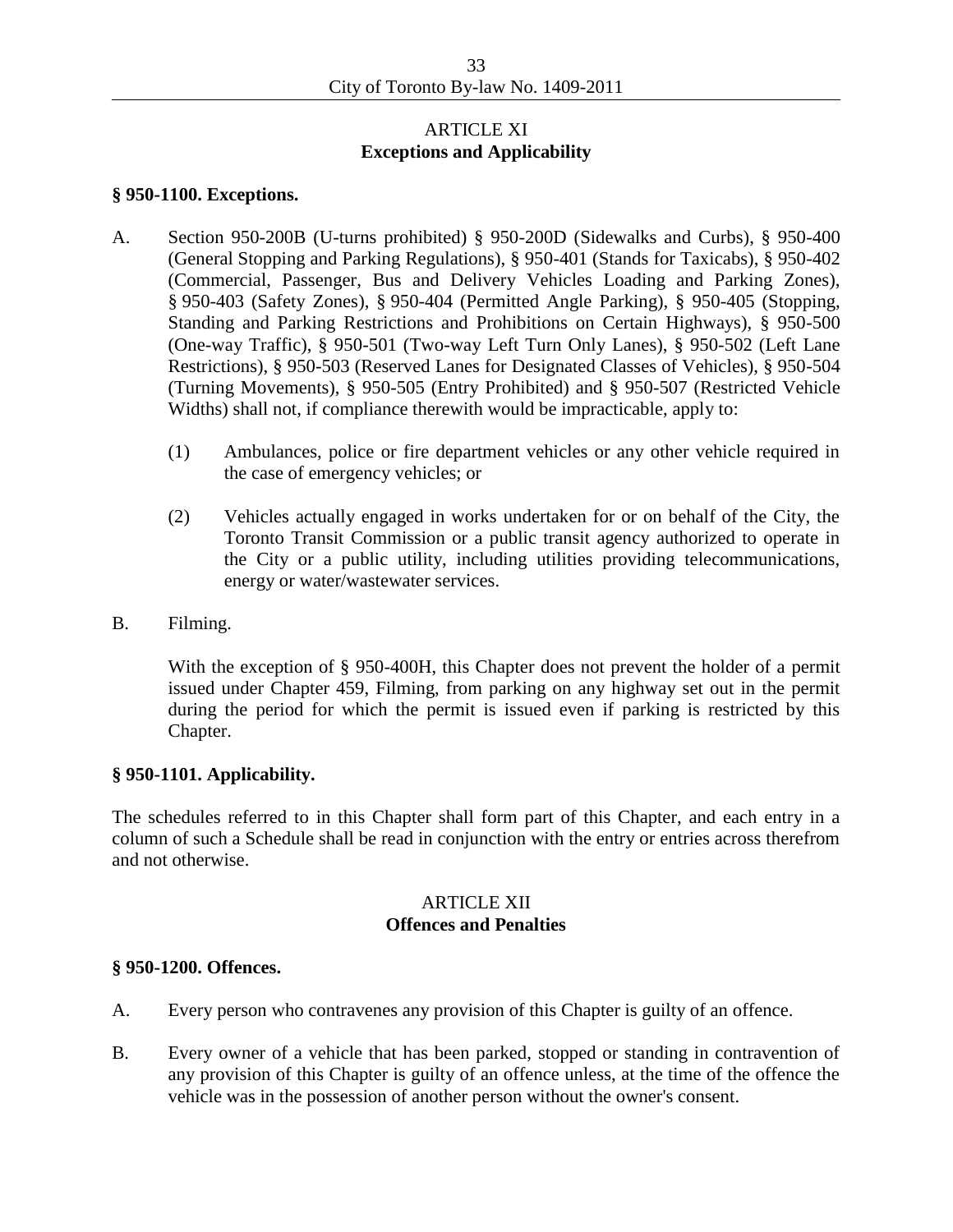C. A police officer, police cadet, municipal law enforcement officer, constable or an officer appointed for the carrying out of the provisions of the *Highway Traffic Act*, upon discovery of any vehicle parked or left in contravention of this Chapter, may cause it to be moved or taken to and placed or stored in a suitable place and all costs and charges for removing, care and storage thereof, if any, are a lien upon the vehicle which may be enforced in the manner provided by the *Repair and Storage Liens Act*.

### **§ 950-1201. Penalties.**

A. The penalty to be imposed on every person convicted of stopping, standing or parking a vehicle in contravention of any provision of this Chapter listed in Column 1 of the Table to this subsection 950-1201A and the penalty to be imposed on every person convicted as owner of a vehicle parked, stopped or standing in contravention of any provision of this Chapter listed in Column 1 of the Table to this subsection 950-1201A shall be a fixed fine in the amount set out opposite thereto in Column 2 of the Table.

| <b>Column 1</b>              | Column <sub>2</sub> |
|------------------------------|---------------------|
| <b>Provision Contravened</b> | <b>Fixed Fine</b>   |
| $§$ 950-400A(1)(a)           | \$<br>15.00         |
| § 950-400A(1)(b)             | \$<br>15.00         |
| § 950-400A $(3)(a)$          | \$<br>15.00         |
| § 950-400A(3)(b)             | \$<br>15.00         |
| § 950-400B(1)                | \$<br>60.00         |
| $$950-400B(2)$               | \$<br>60.00         |
| $§$ 950-400B(3)(a)           | \$<br>60.00         |
| § 950-400B(3)(b)             | \$<br>60.00         |
| § 950-400B $(3)(c)$          | \$<br>60.00         |
| § 950-400B(4)                | \$<br>60.00         |
| § 950-400B $(5)$             | \$<br>60.00         |
| § 950-400B(6)                | \$<br>60.00         |
| $$950-400B(7)$               | \$<br>60.00         |
| $§$ 950-400B(9)              | \$<br>60.00         |
| § 950-400B $(10)$            | \$<br>60.00         |
| § 950-400B $(11)$            | \$<br>60.00         |
| § 950-400 $C(1)$             | \$<br>60.00         |
| § 950-400D(1)                | \$<br>40.00         |
| § 950-400D(2)                | \$100.00            |
| $§$ 950-400D(3)              | \$<br>40.00         |
| § 950-400D(4)                | \$<br>40.00         |
| § 950-400 $D(5)$             | \$<br>15.00         |
| § 950-400 $D(6)$             | \$<br>15.00         |
| § 950-400D(7)                | \$<br>15.00         |
| $$950-400D(8)$               | \$<br>40.00         |
| § 950-400D(9)                | \$<br>40.00         |
| § 950-400D(10)               | \$<br>40.00         |

#### **Table to Subsection 950-1201A**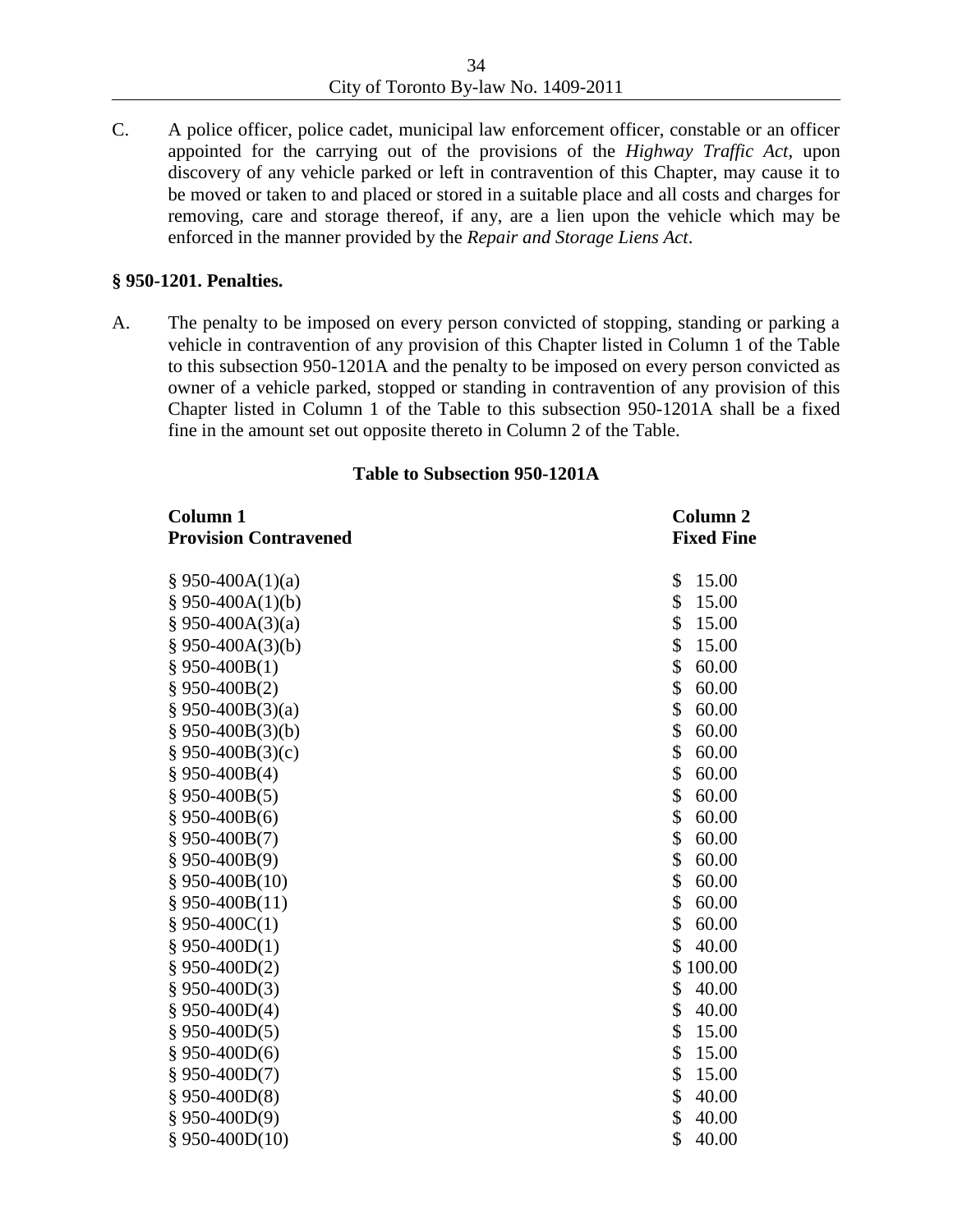35 City of Toronto By-law No. 1409-2011

| $§$ 950-400E(1)                  | \$       | 40.00             |
|----------------------------------|----------|-------------------|
| $$950-400E(3)$                   | \$       | 40.00             |
| $§$ 950-400E(5)                  | \$       | 40.00             |
| $$950-400E(6)$                   | \$       | 40.00             |
| § 950-400E $(7)(a)$              | \$       | 40.00             |
| $§$ 950-400E(7)(b)               | \$       | 40.00             |
| $$950-400E(8)$                   | \$       | 40.00             |
| § 950-400E(9)                    | \$       | 40.00             |
| § 950-400E(10)                   | \$       | 40.00             |
| § 950-400E(11)                   | \$       | 40.00             |
| § 950-400E(12)                   | \$       | 40.00             |
| § 950-400E(13)                   | \$       | 40.00             |
| § 950-400 $F(1)$                 | \$       | 60.00             |
| § 950-400G(2)                    | \$       | 40.00             |
| § 950-400H                       | \$       | 60.00             |
| $§$ 950-401A(1)                  | \$       | 40.00             |
| § 950-401A(2)                    | \$       | 60.00             |
| § 950-402A(1)                    | \$       | 40.00             |
| § 950-402A(3)                    | \$       | 60.00             |
| § 950-402B(1)                    | \$<br>\$ | 40.00             |
| § 950-402B(2)<br>$§$ 950-402B(3) |          | 40.00<br>\$300.00 |
| § 950-402 $C(1)$                 |          | \$300.00          |
| § 950-402C(2)                    |          | \$300.00          |
| § 950-404B(1)                    | \$       | 15.00             |
| $§$ 950-404B(2)                  | \$       | 15.00             |
| § 950-404C                       | \$       | 15.00             |
| §950-405A                        | \$       | 40.00             |
| § 950-405B                       |          | \$300.00          |
| § 950-405D                       | \$       | 60.00             |
| § 950-405E                       |          | \$300.00          |
| § 950-405 $F(1)$                 | \$       | 40.00             |
| § 950-405G                       | \$       | 60.00             |
| § 950-405H                       |          | \$300.00          |
| §950-406A                        | \$       | 60.00             |
| § 950-406B                       |          | \$200.00          |
| §950-407A                        | \$       | 60.00             |
| $§$ 950-503D(2)                  | \$       | 60.00             |
| §950-508A                        | \$       | 90.00             |
| § 950-601 $C(1)$                 | \$       | 40.00             |
| § 950-601C(2)                    | \$       | 40.00             |
| $§$ 950-601C(3)                  | \$       | 40.00             |
| $$950-601F(1)$                   | \$       | 40.00             |
| § 950-601G(1)                    | \$       | 40.00             |
| $§$ 950-601G(2)                  | \$       | 40.00             |
| § 950-601O                       | \$       | 40.00             |
| § 950-601P                       |          | \$150.00          |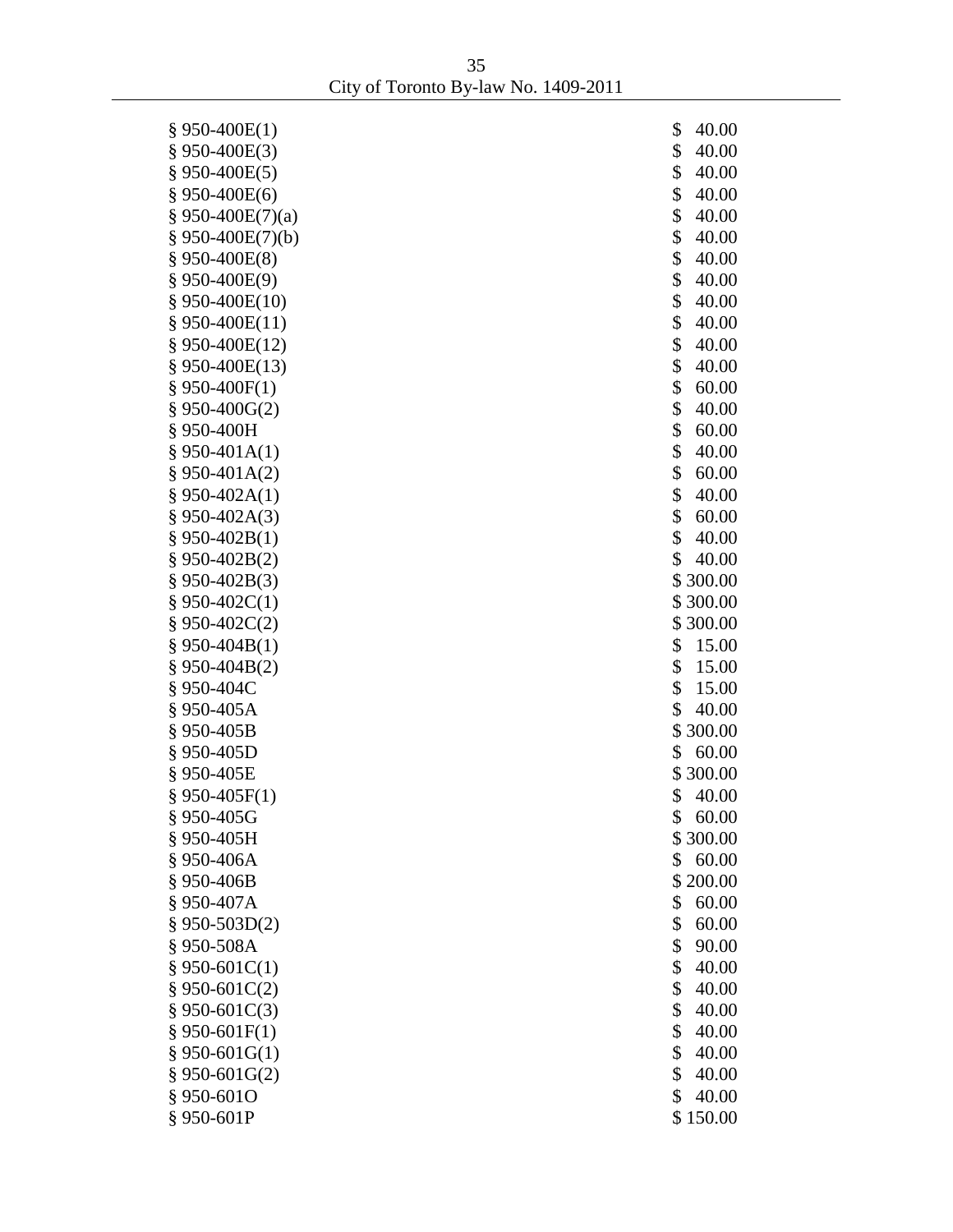B. Every person convicted of an offence under this Chapter for which a fixed fine is not established by subsection A is liable to a fine as provided for in the *Provincial Offences Act*.

#### **§ 950-1202. Transition.**

- A. Effect on other Traffic and Parking by-laws/codes.
	- (1) Despite this section, Chapter 400 of the former City of Toronto Municipal Code (Traffic and Parking), Chapter 240 of the former City of Etobicoke Municipal Code (Traffic), By-law No. 117-79 of the former Borough of East York, being a by-law "To establish school bus loading zones", By-law No. 196 of the former Borough of East York, being a by-law "To restrict the speed of motor vehicles", By-law No. 271 of the former Borough of East York, being a by-law "To prohibit parking on certain sides of certain highways", By-law No. 307 of the former Borough of East York, being a by-law "To designate certain locations in the Borough of East York as pedestrian crossovers", By-law No. 1-88 of the former Borough of East York, being a by-law "To regulate traffic on certain highways during periods of emergency occasioned by the fall of snow", By-law No. 22-76 of the former Metropolitan Toronto, being a by-law "To designate certain locations on Metropolitan Roads as school bus loading zones", By-law No. 32-92 of the former Metropolitan Toronto, being a by-law "To regulate traffic on Metropolitan Roads", By-law No. 148-70 of the former Municipality of Metropolitan Toronto, being a by-law "To regulate traffic on certain highways during periods of emergency occasioned by the fall of snow", By-law No. 76-74 of the former Metropolitan Toronto, being a by-law "To restrict the use by commercial motor vehicles of left lanes on certain Metropolitan Roads", By-law No. 88-82 of the former Metropolitan Toronto, being a by-law "To prohibit the blockage of signalized intersections in the Metropolitan Toronto Area", By-law No. 108-86 of the former Metropolitan Toronto, being a by-law "To designate certain locations on Metropolitan Road as pedestrian crossovers", By-law No. 108-96 of the former Metropolitan Toronto, being a by-law "To designate certain locations on Metropolitan Roads as school speed zones", By-law No. 109-86 of the former Metropolitan Toronto, being a by-law "To prescribe maximum rates of speed on certain Metropolitan Roads", By-law No. 132-93 of the former Metropolitan Toronto, being a by-law "To provide reserved lanes for designated classes of vehicles on certain Metropolitan Roads" and By-law Nos. 70-69, 1677 and 2317 of the former Metropolitan Toronto, being by-laws, "To prohibit the parking or driving of vehicles on boulevards on Metropolitan Roads within the former area municipalities", By-law Nos. 196-4 and 2958-94 of the former City of York, being by-laws "To regulate traffic in the City of York", By-law No. 1129-87 of the former City of York, being a by-law "To prescribe speed limit of 40km/h", Chapter 997 of the former City of York Municipal Code (School Bus Loading Zones), By-law No. 30578 of the former City of North York, being a by-law "To designate certain locations on City roads as pedestrian crossovers", By-law No. 31001 of the former City of North York, being a by-law "To regulate traffic in the City of North York", By-law No. 31878 of the former City of North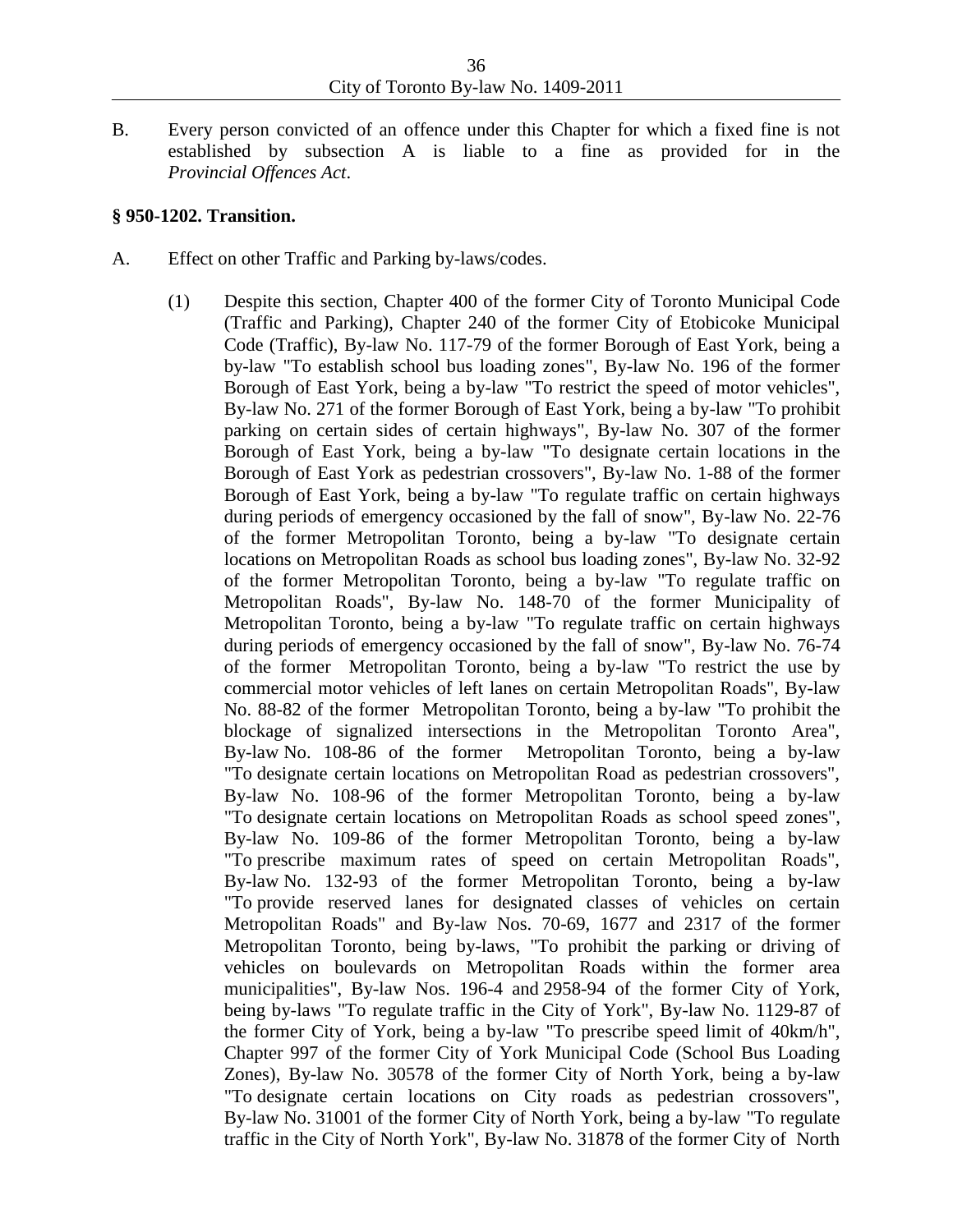York, being a by-law "To authorize speed limits on roads in the City of North York", By-law No. 32759 of the former City of North York, being a by-law "To establish school bus loading zones on City of North York roads", By-law No. 23503 of the former City of Scarborough, being a by-law "To regulate traffic in the City of Scarborough", By-law No. 23504 of the former City of Scarborough, being a by-law "To establish school bus loading zones", By-law No. 23505 of the former City of Scarborough, being a by-law "To authorize speed limits on roads in the City of Scarborough" and By-law No. 23506 of the former City of Scarborough, being a by-law "To designate certain locations on City roads as pedestrian crossovers", City of Toronto Municipal Code Chapter 397 (Community Safety Zones), (hereinafter collectively referred to as "the Traffic and Parking By-laws") shall remain in force until expressly repealed.

(2) In the event of any conflict between any one or more of the Traffic and Parking By-laws and this Chapter, this Chapter shall govern.

### ARTICLE XIII **Schedules**

- **§ 950-1300.** [Schedule I: Bicycles Prohibited](http://www.toronto.ca/legdocs/bylaws/2011/Schedule-01.pdf)
- **§ 950-1301.** [Schedule II: Pedestrians Prohibited on Certain Highways](http://www.toronto.ca/legdocs/bylaws/2011/Schedule-02.pdf)
- **§ 950-1302.** [Schedule III: Prohibited Pedestrian Crossings](http://www.toronto.ca/legdocs/bylaws/2011/Schedule-03.pdf)
- **§ 950-1303.** [Schedule IV: Former City of North York Winter Maintenance Parking Prohibited](http://www.toronto.ca/legdocs/bylaws/2011/Schedule-04.pdf)
- **§ 950-1304.** [Schedule V: Stands for Taxicabs](http://www.toronto.ca/legdocs/bylaws/2011/Schedule-05.pdf)
- **§ 950-1305.** [Schedule VI: Commercial Loading Zones](http://www.toronto.ca/legdocs/bylaws/2011/Schedule-06.pdf)
- **§ 950-1306.** [Schedule VII: Passenger Loading Zones](http://www.toronto.ca/legdocs/bylaws/2011/Schedule-07.pdf)
- **§ 950-1307.** [Schedule VIII: Bus Parking Zones](http://www.toronto.ca/legdocs/bylaws/2011/Schedule-08.pdf)
- **§ 950-1308.** [Schedule IX: Delivery Vehicle Parking Zones](http://www.toronto.ca/legdocs/bylaws/2011/Schedule-09.pdf)
- **§ 950-1309.** [Schedule X: Bus Loading Zones](http://www.toronto.ca/legdocs/bylaws/2011/Schedule-10.pdf)
- **§ 950-1310.** [Schedule XI: Safety Zones](http://www.toronto.ca/legdocs/bylaws/2011/Schedule-11.pdf)
- **§ 950-1311.** [Schedule XII: Permitted Angle Parking](http://www.toronto.ca/legdocs/bylaws/2011/Schedule-12.pdf)
- **§ 950-1312.** [Schedule XIII: No Parking](http://www.toronto.ca/legdocs/bylaws/2011/Schedule-13.pdf)
- **§ 950-1313.** [Schedule XIV: No Stopping](http://www.toronto.ca/legdocs/bylaws/2011/Schedule-14.pdf)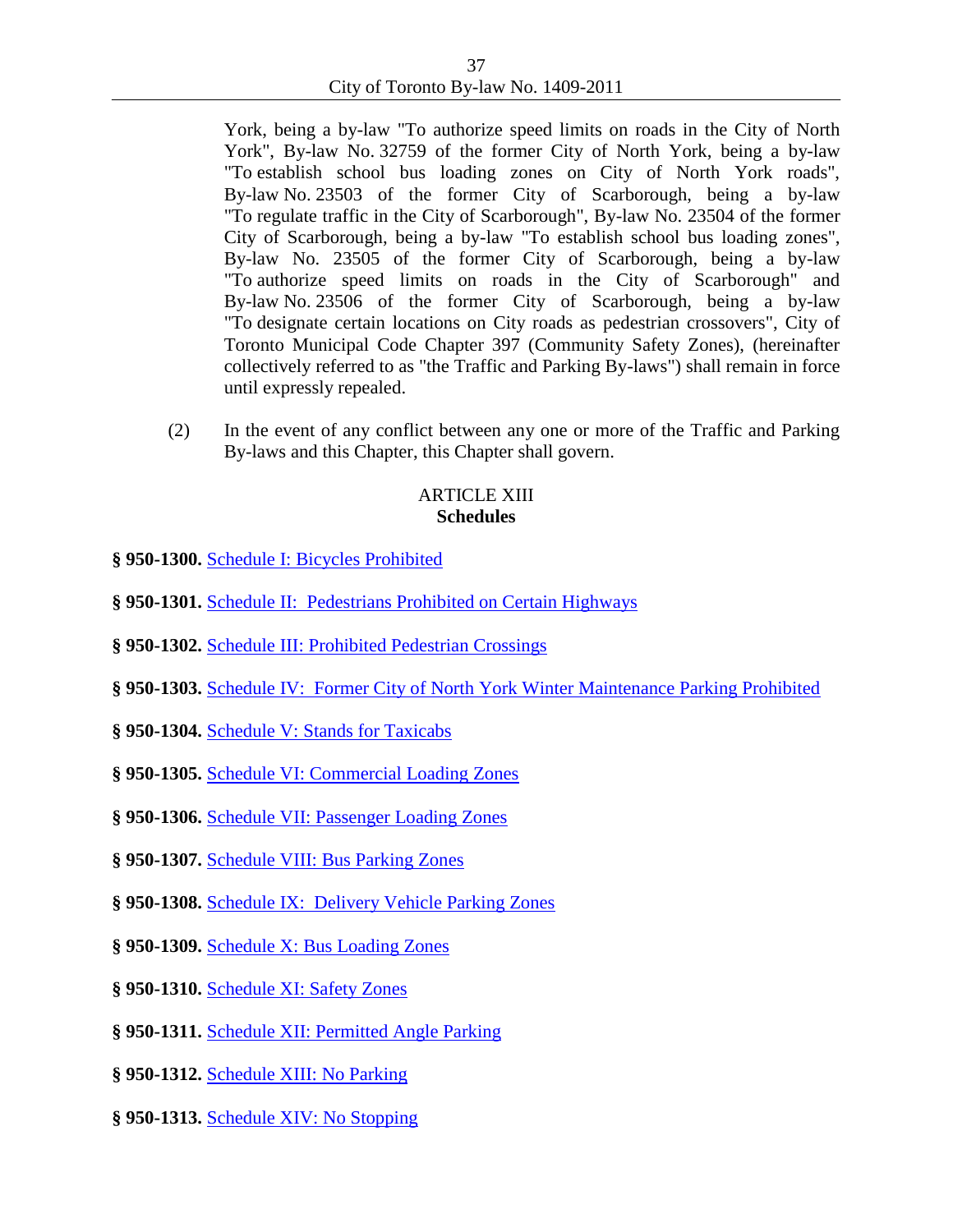- **§ 950-1314.** [Schedule XV: Parking](http://www.toronto.ca/legdocs/bylaws/2011/Schedule-15.pdf) for Restricted Periods
- **§ 950-1315.** [Schedule XVI: No Standing](http://www.toronto.ca/legdocs/bylaws/2011/Schedule-16.pdf)

**§ 950-1316A.** [Schedule XVIIA: Parking and Standing during Snow Emergencies](http://www.toronto.ca/legdocs/bylaws/2011/Schedule-17A.pdf)

**§ 950-1316B.** [Schedule XVIIB: Parking/Standing on or Blocking Streetcar Tracks during Snow](http://www.toronto.ca/legdocs/bylaws/2011/Schedule-17B.pdf)  **[Emergencies](http://www.toronto.ca/legdocs/bylaws/2011/Schedule-17B.pdf)** 

- **§ 950-1317.** [Schedule XVIII: One-Way Highways](http://www.toronto.ca/legdocs/bylaws/2011/Schedule-18.pdf)
- **§ 950-1318.** [Schedule XIX: One-Way Traffic Lanes](http://www.toronto.ca/legdocs/bylaws/2011/Schedule-19.pdf)
- **§ 950-1319.** [Schedule XX: Two-way Left-Turn-Only Lanes](http://www.toronto.ca/legdocs/bylaws/2011/Schedule-20.pdf)
- **§ 950-1320.** [Schedule XXI: Vehicles Prohibited in Left Lanes on Certain Highways](http://www.toronto.ca/legdocs/bylaws/2011/Schedule-21.pdf)
- **§ 950-1321.** [Schedule XXII: Reserved Lanes for Designated Classes of Vehicles](http://www.toronto.ca/legdocs/bylaws/2011/Schedule-22.pdf)
- **§ 950-1322.** [Schedule XXIII: Prohibited Turns](http://www.toronto.ca/legdocs/bylaws/2011/Schedule-23.pdf)
- **§ 950-1323.** [Schedule XXIV: Compulsory Turns](http://www.toronto.ca/legdocs/bylaws/2011/Schedule-24.pdf)
- **§ 950-1324.** [Schedule XXV: Entry Prohibited](http://www.toronto.ca/legdocs/bylaws/2011/Schedule-25.pdf)
- **§ 950-1325.** [Schedule XXVI: Through Highways](http://www.toronto.ca/legdocs/bylaws/2011/Schedule-26.pdf)
- **§ 950-1326.** [Schedule XXVII: Compulsory Stops](http://www.toronto.ca/legdocs/bylaws/2011/Schedule-27.pdf)
- **§ 950-1327.** [Schedule XXVIII: Yield Controls](http://www.toronto.ca/legdocs/bylaws/2011/Schedule-28.pdf)
- **§ 950-1328.** [Schedule XXIX: Restricted Width of Vehicles on Highways](http://www.toronto.ca/legdocs/bylaws/2011/Schedule-29.pdf)
- **§ 950-1329.** [Schedule XXX: Heavy Vehicles Prohibited](http://www.toronto.ca/legdocs/bylaws/2011/Schedule-30.pdf)
- **§ 950-1330.** [Schedule XXXI: Weight Limits on Bridges](http://www.toronto.ca/legdocs/bylaws/2011/Schedule-31.pdf)
- **§ 950-1331.** [Schedule XXXII: Speed Limits on Bridges](http://www.toronto.ca/legdocs/bylaws/2011/Schedule-32.pdf)
- **§ 950-1332.** [Schedule XXXIII: Community Safety Zones](http://www.toronto.ca/legdocs/bylaws/2011/Schedule-33.pdf)
- **§ 950-1333.** [Schedule XXXIV: Municipal Parking Facilities](http://www.toronto.ca/legdocs/bylaws/2011/Schedule-34.pdf)
- **§ 950-1334.** [Schedule XXXV: Speed Limits on Public Highways](http://www.toronto.ca/legdocs/bylaws/2011/Schedule-35.pdf)
- **§ 950-1335.** [Schedule XXXVI: School Speed Zones](http://www.toronto.ca/legdocs/bylaws/2011/Schedule-36.pdf)
- **§ 950-1336.** [Schedule XXXVII: School Bus Loading Zones](http://www.toronto.ca/legdocs/bylaws/2011/Schedule-37.pdf)